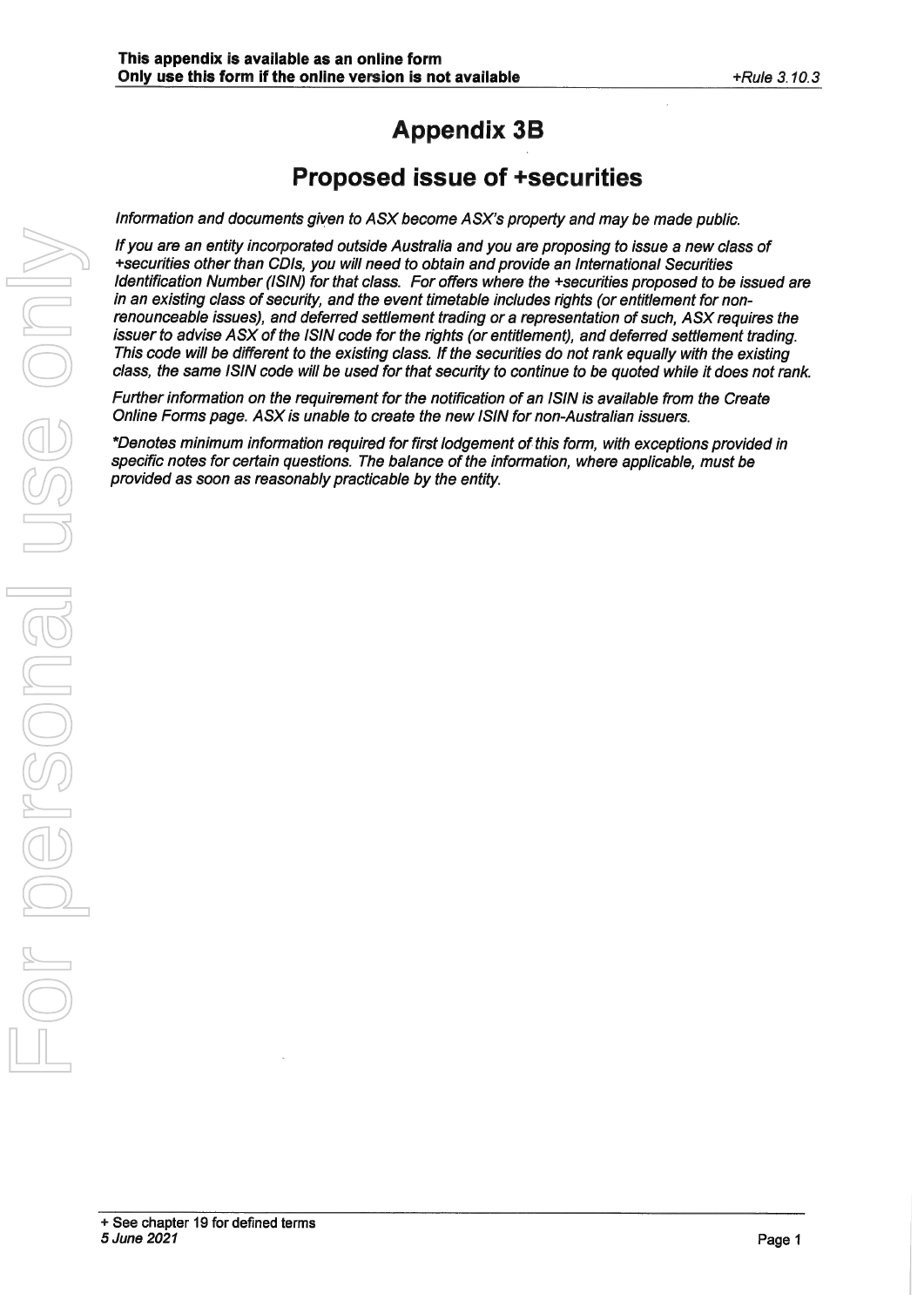|  | Part 1 – Entity and announcement details |  |
|--|------------------------------------------|--|

| Question<br>no | <b>Question</b>                                                                                                                                                                                                     | <b>Answer</b>                                                     |
|----------------|---------------------------------------------------------------------------------------------------------------------------------------------------------------------------------------------------------------------|-------------------------------------------------------------------|
| 1.1            | *Name of entity                                                                                                                                                                                                     | <b>Antilles Gold Limited</b>                                      |
|                | We (the entity here named)<br>give ASX the following<br>information about a proposed<br>issue of *securities and, if ASX                                                                                            |                                                                   |
|                | agrees to <sup>+</sup> quote any of the<br>*securities (including any<br>rights) on a +deferred<br>settlement basis, we agree to<br>the matters set out in                                                          |                                                                   |
|                | Appendix 3B of the ASX<br><b>Listing Rules.</b>                                                                                                                                                                     |                                                                   |
|                | If the +securities are being<br>offered under a +disclosure<br>document or +PDS and are                                                                                                                             |                                                                   |
|                | intended to be quoted on ASX,<br>we also apply for quotation of<br>all of the +securities that may<br>be issued under the                                                                                           |                                                                   |
|                | +disclosure document or<br>+PDS on the terms set out in<br>Appendix 2A of the ASX                                                                                                                                   |                                                                   |
|                | Listing Rules (on the<br>understanding that once the<br>final number of +securities<br>issued under the +disclosure                                                                                                 |                                                                   |
|                | document or +PDS is known,<br>in accordance with Listing<br>Rule 3.10.3C, we will complete<br>and lodge with ASX an                                                                                                 |                                                                   |
|                | Appendix 2A online form<br>notifying ASX of their issue<br>and applying for their<br>quotation).                                                                                                                    |                                                                   |
| 1.2            | *Registration type and number                                                                                                                                                                                       | ABN 48 008 031 034                                                |
|                | Please supply your ABN, ARSN,<br>ARBN, ACN or another registration<br>type and number (if you supply<br>another registration type, please<br>specify both the type of registration<br>and the registration number). |                                                                   |
| 1.3            | *ASX issuer code                                                                                                                                                                                                    | AAU                                                               |
| 1.4            | *This announcement is                                                                                                                                                                                               | $\Box$ A new announcement                                         |
|                | Tick whichever is applicable.                                                                                                                                                                                       | $\boxtimes$ An update/amendment to a previous announcement        |
|                |                                                                                                                                                                                                                     | $\Box$ A cancellation of a previous announcement                  |
| 1.4a           | *Reason for update<br>Answer this question if your response<br>to Q 1.4 is "An update/amendment to<br>previous announcement". A reason<br>must be provided for an update.                                           | Revised response to Question no.7E.1b in previous<br>announcement |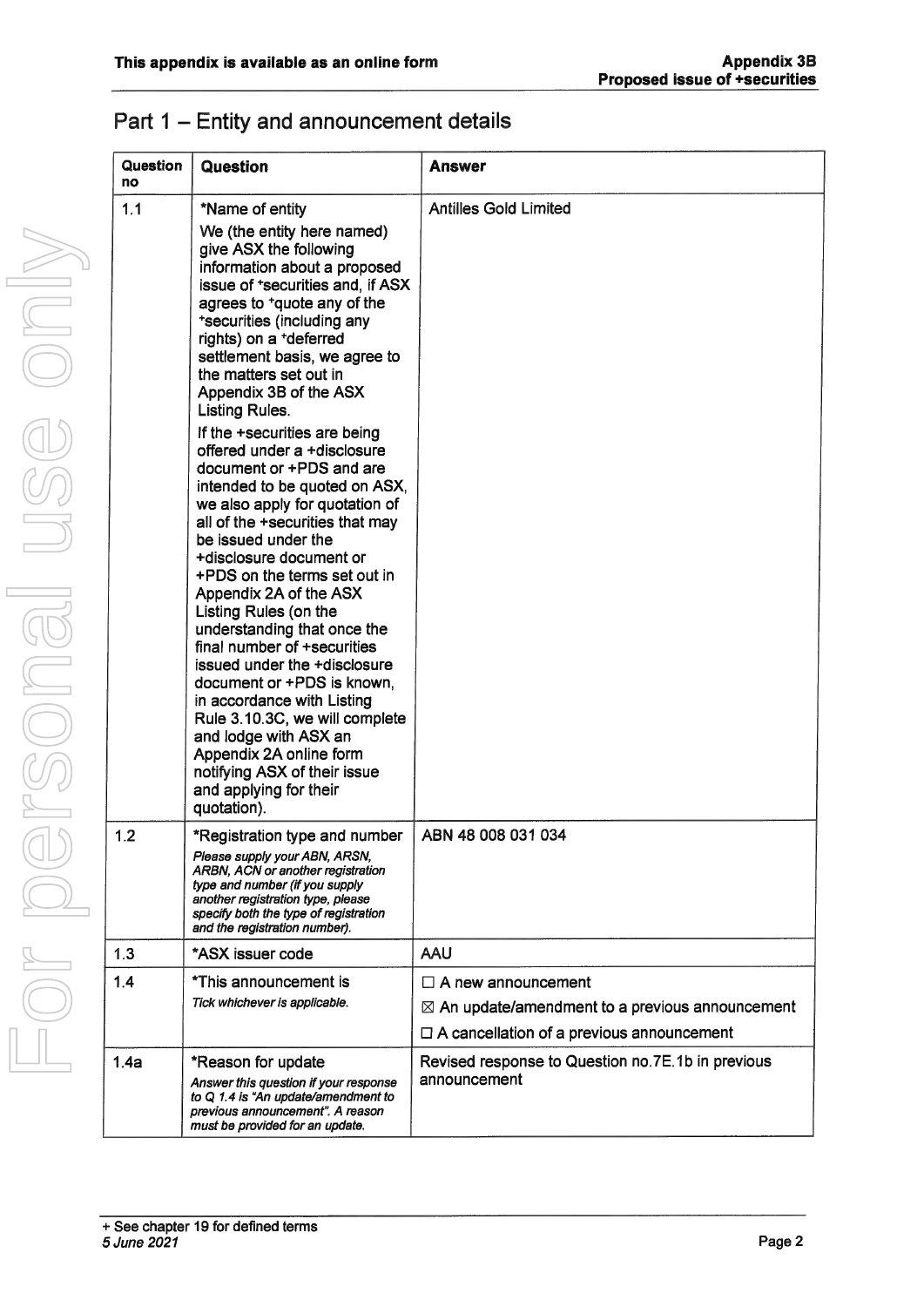| 1.4 <sub>b</sub> | *Date of previous<br>announcement(s) to this<br>update<br>Answer this question if your response<br>to Q 1.4 is "An update/amendment to<br>previous announcement".                                                                                                                                                                                                                                                                                                                                | 29 March 2022                                                                                                                                                                                                                                                                                                                                                                                                                                                                                                                                                                                                                                   |
|------------------|--------------------------------------------------------------------------------------------------------------------------------------------------------------------------------------------------------------------------------------------------------------------------------------------------------------------------------------------------------------------------------------------------------------------------------------------------------------------------------------------------|-------------------------------------------------------------------------------------------------------------------------------------------------------------------------------------------------------------------------------------------------------------------------------------------------------------------------------------------------------------------------------------------------------------------------------------------------------------------------------------------------------------------------------------------------------------------------------------------------------------------------------------------------|
| 1.4c             | *Reason for cancellation<br>Answer this question if your response<br>to Q 1.4 is "A cancellation of previous<br>announcement".                                                                                                                                                                                                                                                                                                                                                                   |                                                                                                                                                                                                                                                                                                                                                                                                                                                                                                                                                                                                                                                 |
| 1.4d             | *Date of previous<br>announcement(s) to this<br>cancellation<br>Answer this question if your response<br>to Q 1.4 is "A cancellation of previous<br>announcement".                                                                                                                                                                                                                                                                                                                               |                                                                                                                                                                                                                                                                                                                                                                                                                                                                                                                                                                                                                                                 |
| 1.5              | *Date of this announcement                                                                                                                                                                                                                                                                                                                                                                                                                                                                       | 29 March 2022                                                                                                                                                                                                                                                                                                                                                                                                                                                                                                                                                                                                                                   |
| 1.6              | *The proposed issue is:<br>Note: You can select more than one<br>type of issue (e.g. an offer of<br>securities under a securities purchase<br>plan and a placement, however ASX<br>may restrict certain events from being<br>announced concurrently). Please<br>contact your ASX listings compliance<br>adviser if you are unsure.                                                                                                                                                               | $\Box$ A +bonus issue (complete Parts 2 and 8)<br>$\Box$ A standard +pro rata issue (non-renounceable or<br>renounceable) (complete Q1.6a and Parts 3 and 8)<br>$\Box$ An accelerated offer (complete Q1.6b and Parts 3 and 8)<br>$\Box$ An offer of +securities under a +securities purchase<br>plan (complete Parts 4 and 8)<br>$\Box$ A non-+pro rata offer of +securities under a<br>+disclosure document or +PDS (complete Parts 5 and 8)<br>$\Box$ A non-+pro rata offer to wholesale investors under an<br>information memorandum (complete Parts 6 and 8)<br>$\boxtimes$ A placement or other type of issue (complete Parts 7 and<br>8) |
| 1.6a             | *The proposed standard +pro<br>rata issue is:<br>Answer this question if your response<br>to Q1.6 is "A standard pro rata issue<br>(non-renounceable or renounceable)."<br>Select one item from the list<br>An issuer whose securities are<br>currently suspended from trading<br>cannot proceed with an entitlement<br>offer that allows rights trading. If your<br>securities are currently suspended,<br>please consult your ASX listings<br>compliance adviser before proceeding<br>further. | $\Box$ Non-renounceable<br>$\Box$ Renounceable                                                                                                                                                                                                                                                                                                                                                                                                                                                                                                                                                                                                  |
| 1.6 <sub>b</sub> | *The proposed accelerated<br>offer is:<br>Answer this question if your response<br>to Q1.6 is "An accelerated offer"<br>Select one item from the list<br>An issuer whose securities are<br>currently suspended from trading<br>cannot proceed with an entitlement<br>offer that allows rights trading. If your<br>securities are currently suspended,<br>please consult your ASX listings<br>compliance adviser before proceeding<br>further.                                                    | $\Box$ Accelerated non-renounceable entitlement offer<br>(commonly known as a JUMBO or ANREO)<br>$\Box$ Accelerated renounceable entitlement offer<br>(commonly known as an AREO)<br>$\Box$ Simultaneous accelerated renounceable entitlement<br>offer (commonly known as a SAREO)<br>$\Box$ Accelerated renounceable entitlement offer with dual<br>book-build structure (commonly known as a<br>RAPIDS)<br>$\Box$ Accelerated renounceable entitlement offer with retail<br>rights trading (commonly known as a PAITREO)                                                                                                                      |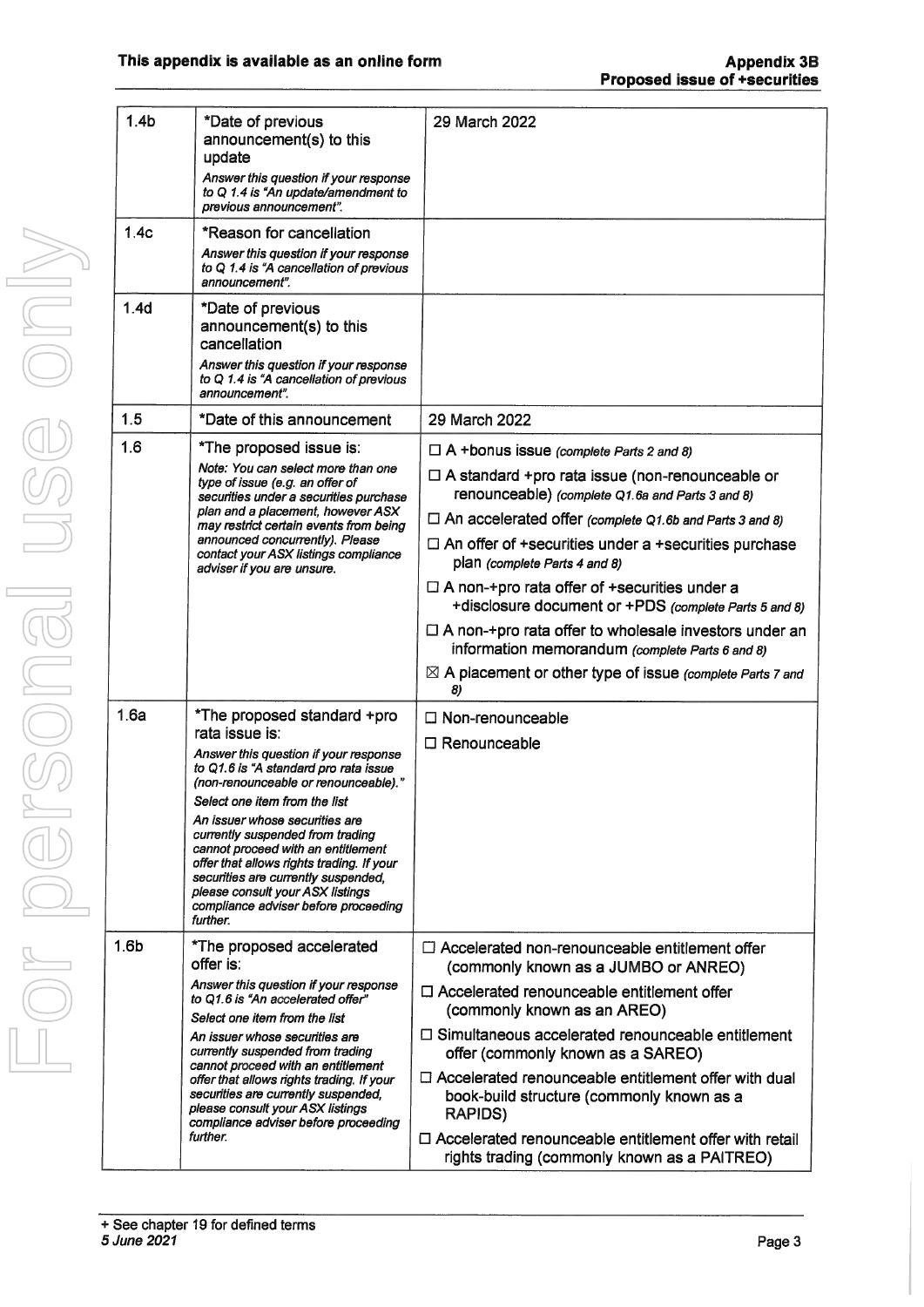## Part 7 - Details of proposed placement or other issue

If your response to Q1.6 is "A placement or other type of issue", please complete Parts 7A - 7F and the details of the securities proposed to be issued in Part 8.

#### Part  $7A -$  Proposed placement or other issue  $-$  conditions

| Question<br>No.                                                                                                                                                                                                                                                                                                                                                                                                                                                                                               | Question   |                                                                                                                                                                                                                                                                                                                                                                                                                | <b>Answer</b>                            |                                                                                                                                                         |          |
|---------------------------------------------------------------------------------------------------------------------------------------------------------------------------------------------------------------------------------------------------------------------------------------------------------------------------------------------------------------------------------------------------------------------------------------------------------------------------------------------------------------|------------|----------------------------------------------------------------------------------------------------------------------------------------------------------------------------------------------------------------------------------------------------------------------------------------------------------------------------------------------------------------------------------------------------------------|------------------------------------------|---------------------------------------------------------------------------------------------------------------------------------------------------------|----------|
| 7A.1<br>*Do any external approvals need to be<br>obtained or other conditions satisfied before<br>the placement or other type of issue can<br>proceed on an unconditional basis?<br>For example, this could include:<br>+Security holder approval<br>$\bullet$<br>$\bullet$<br>Court approval<br>Lodgement of court order with +ASIC<br>$\bullet$<br><b>ACCC approval</b><br>FIRB approval<br>٠<br>Disregard any approvals that have already been<br>obtained or conditions that have already been satisfied. |            |                                                                                                                                                                                                                                                                                                                                                                                                                | No                                       |                                                                                                                                                         |          |
| 7A.1a                                                                                                                                                                                                                                                                                                                                                                                                                                                                                                         | Conditions |                                                                                                                                                                                                                                                                                                                                                                                                                |                                          |                                                                                                                                                         |          |
| *Approval/ condition<br><b>Type</b><br>Select the applicable<br>approval/condition<br>from the list (ignore<br>those that are not<br>applicable). More than<br>one approval/condition<br>can be selected.                                                                                                                                                                                                                                                                                                     |            | Answer these questions if your response to 7A.1 is "Yes".<br>*Date for<br>determination<br>The 'date for<br>determination' is the<br>date that you expect to<br>know if the approval is<br>given or condition is<br>satisfied (for example,<br>the date of the security<br>holder meeting in the<br>case of security holder<br>approval or the date of<br>the court hearing in the<br>case of court approval). | * Is the date<br>estimated or<br>actual? | **Approval received/<br>condition met?<br>Please answer "Yes" or<br>"No". Only answer this<br>question when you know<br>the outcome of the<br>approval. | Comments |
| +Security holder<br>approval                                                                                                                                                                                                                                                                                                                                                                                                                                                                                  |            |                                                                                                                                                                                                                                                                                                                                                                                                                |                                          |                                                                                                                                                         |          |
| Court approval                                                                                                                                                                                                                                                                                                                                                                                                                                                                                                |            |                                                                                                                                                                                                                                                                                                                                                                                                                |                                          |                                                                                                                                                         |          |
| Lodgement of court<br>order with +ASIC                                                                                                                                                                                                                                                                                                                                                                                                                                                                        |            |                                                                                                                                                                                                                                                                                                                                                                                                                |                                          |                                                                                                                                                         |          |
| <b>ACCC approval</b>                                                                                                                                                                                                                                                                                                                                                                                                                                                                                          |            |                                                                                                                                                                                                                                                                                                                                                                                                                |                                          |                                                                                                                                                         |          |
| FIRB approval                                                                                                                                                                                                                                                                                                                                                                                                                                                                                                 |            |                                                                                                                                                                                                                                                                                                                                                                                                                |                                          |                                                                                                                                                         |          |
| Other (please specify<br>in comment section)                                                                                                                                                                                                                                                                                                                                                                                                                                                                  |            |                                                                                                                                                                                                                                                                                                                                                                                                                |                                          |                                                                                                                                                         |          |

#### Part 7B - Details of proposed placement or other issue - issue details

| Question<br>No. | Question                                                                                                                             | Answer                                                  |
|-----------------|--------------------------------------------------------------------------------------------------------------------------------------|---------------------------------------------------------|
| 7B.1            | *Class of +securities to be offered under the<br>placement or other issue (please enter both<br>the ASX security code & description) | 50,000,000 Ordinary Shares<br>26.000.000 Listed Options |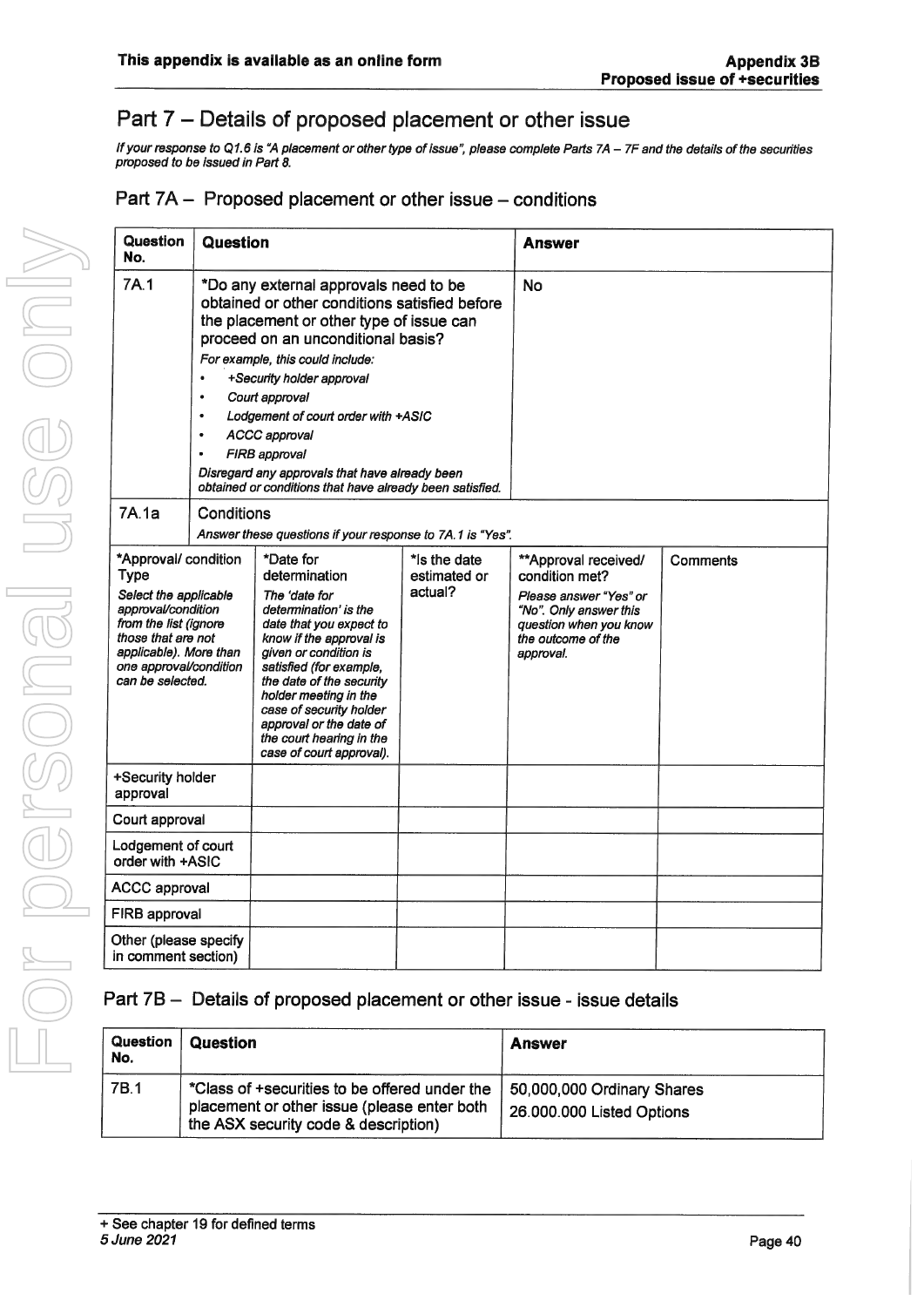| <b>7B.2</b> | Number of +securities proposed to be<br>issued<br>If the number of securities proposed to be issued is<br>based on a formula linked to a variable (for example,<br>VWAP or an exchange rate or interest rate), include<br>the number of securities based on the variable as at<br>the date the Appendix 3B is lodged with ASX and add<br>a note in the "Any other information the entity wishes to<br>provide about the proposed offer" field at the end of<br>this form making it clear that this number is based on<br>the variable as at the date of the Appendix 3B and that<br>it may change. | 50,000,000 Ordinary Shares<br>26,000,000 Listed Options                               |
|-------------|----------------------------------------------------------------------------------------------------------------------------------------------------------------------------------------------------------------------------------------------------------------------------------------------------------------------------------------------------------------------------------------------------------------------------------------------------------------------------------------------------------------------------------------------------------------------------------------------------|---------------------------------------------------------------------------------------|
| 7B.3        | *Are the +securities proposed to be issued<br>being issued for a cash consideration?<br>If the securities are being issued for nil cash consideration, answer<br>this question "No".                                                                                                                                                                                                                                                                                                                                                                                                               | <b>Yes Ordinary Shares</b><br>No Listed Options expiring 30/4/2023                    |
| 7B.3a       | *In what currency is the cash consideration<br>being paid<br>For example, if the consideration is being paid in<br>Australian Dollars, state AUD.<br>Answer this question if your response to Q7B.3 is<br>"Yes".                                                                                                                                                                                                                                                                                                                                                                                   | <b>AUD</b>                                                                            |
| 7B.3b       | *What is the issue price per +security<br>Answer this question if your response to Q7B.3 is "Yes"<br>and by reference to the issue currency provided in your<br>response to Q7B.3a.<br>Note: you cannot enter a nil amount here. If the<br>securities are being issued for nil cash consideration,<br>answer Q7B.3 as "No" and complete Q7B.3d.                                                                                                                                                                                                                                                    | \$0.065 per Ordinary Share                                                            |
| 7B.3c       | AUD equivalent to issue price amount per<br>+security<br>Answer this question if the currency is non-AUD                                                                                                                                                                                                                                                                                                                                                                                                                                                                                           |                                                                                       |
| 7B.3d       | Please describe the consideration being<br>provided for the +securities<br>Answer this question if your response to Q7B.3 is "No".                                                                                                                                                                                                                                                                                                                                                                                                                                                                 | \$0.065 per Ord. Share<br>Listed Options attaching to Shares for NIL<br>consideration |
| 7B.3e       | Please provide an estimate of the AUD<br>equivalent of the consideration being<br>provided for the +securities<br>Answer this question if your response to Q7B.1 is "No".                                                                                                                                                                                                                                                                                                                                                                                                                          | AUD\$3.25 million before costs                                                        |
|             |                                                                                                                                                                                                                                                                                                                                                                                                                                                                                                                                                                                                    |                                                                                       |

## Part 7C - Proposed placement or other issue - timetable

| Question<br>No. | Question              | <b>Answer</b> |
|-----------------|-----------------------|---------------|
| 7C.1            | *Proposed +issue date | 5/04/2022     |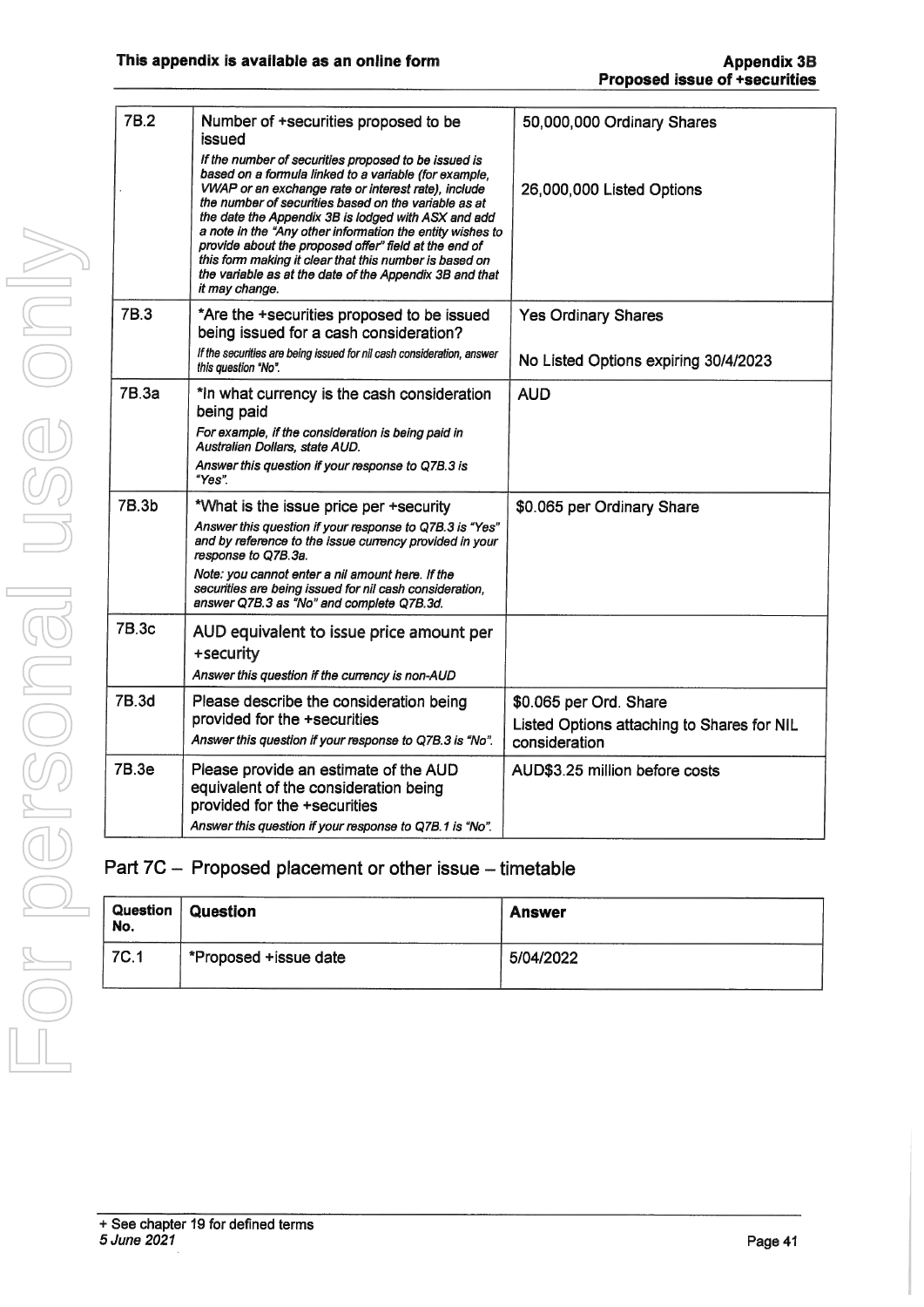| <b>Question</b><br>No. | <b>Question</b>                                                                                                                                                                                                                                               | Answer                                                 |
|------------------------|---------------------------------------------------------------------------------------------------------------------------------------------------------------------------------------------------------------------------------------------------------------|--------------------------------------------------------|
| 7D.1                   | *Has the entity obtained, or is it obtaining,<br>+security holder approval for the entire<br>issue under listing rule 7.1?                                                                                                                                    | <b>No</b>                                              |
|                        | Answer this question if the issuer is an ASX Listing (i.e.<br>not an ASX Debt Listing or ASX Foreign Exempt<br>Listing).                                                                                                                                      |                                                        |
|                        | If the issuer has obtained security holder approval for<br>part of the issue only and is therefore relying on its<br>placement capacity under listing rule 7.1 and/or listing<br>rule 7.1A for the remainder of the issue, the response<br>should be 'no'.    |                                                        |
| 7D.1a                  | *Date of meeting or proposed meeting to<br>approve the issue under listing rule 7.1<br>Answer this question if the issuer is an ASX Listing and<br>your response to Q7D.1 is "Yes".                                                                           | N/A                                                    |
| 7D.1b                  | *Are any of the +securities proposed to be<br>issued without +security holder approval<br>using the entity's 15% placement capacity<br>under listing rule 7.1?<br>Answer this question if the issuer is an ASX Listing and                                    | Yes                                                    |
|                        | your response to Q7D.1 is "No".                                                                                                                                                                                                                               |                                                        |
| 7D.1b(i)               | *How many +securities are proposed to be<br>issued without +security holder approval<br>using the entity's 15% placement capacity<br>under listing rule 7.1?                                                                                                  | 45,600,744 Ordinary Shares                             |
|                        | Answer this question the issuer is an ASX Listing, your<br>response to Q7D.1 is "No" and if your response to<br>Q7D.1b is "Yes".                                                                                                                              |                                                        |
|                        | Please complete and separately send by email to your<br>ASX listings adviser a work sheet in the form of<br>Annexure B to Guidance Note 21 confirming the entity<br>has the available capacity under listing rule 7.1 to issue<br>that number of securities.  |                                                        |
| 7D.1c                  | *Are any of the +securities proposed to be<br>issued without +security holder approval<br>using the entity's additional 10% placement<br>capacity under listing rule 7.1A (if<br>applicable)?                                                                 | Yes                                                    |
|                        | Answer this question if the issuer is an ASX Listing and<br>your response to Q7D.1 is "No".                                                                                                                                                                   |                                                        |
| 7D.1c(i)               | *How many +securities are proposed to be<br>issued without +security holder approval<br>using the entity's additional 10% placement<br>capacity under listing rule 7.1A?                                                                                      | 4,399,256 Ordinary Shares<br>26,000,000 Listed Options |
|                        | Answer this question if the issuer is an ASX Listing,<br>your response to Q7D.1 is "No" and your response to<br>Q7D.1c is "Yes".                                                                                                                              |                                                        |
|                        | Please complete and separately send by email to your<br>ASX listings adviser a work sheet in the form of<br>Annexure C to Guidance Note 21 confirming the entity<br>has the available capacity under listing rule 7.1A to<br>issue that number of securities. |                                                        |

#### Part 7D - Proposed placement or other issue - listing rule requirements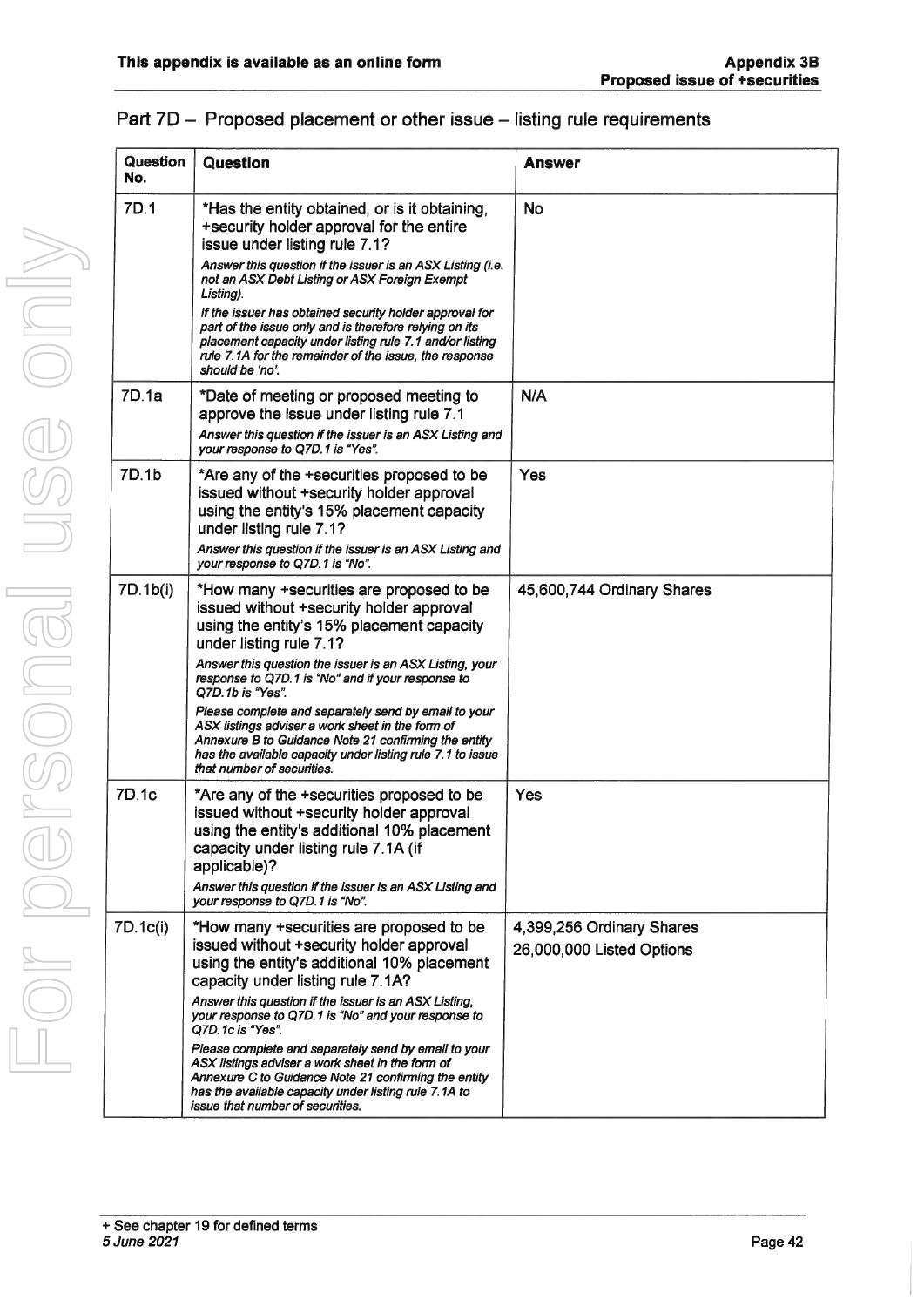| 7D.1c(ii) | *Please explain why the entity has chosen<br>to do a placement or other issue rather than<br>a +pro rata issue or an offer under a<br>+security purchase plan in which existing<br>ordinary +security holders would have been<br>eligible to participate<br>Answer this question if the issuer is an ASX Listing,<br>your response to Q7D.1 is "No" and your response to<br>O7D 1c is "Yes". | Shares and Options to be put to<br>Shareholders for ratification at next General<br>Meeting. |
|-----------|----------------------------------------------------------------------------------------------------------------------------------------------------------------------------------------------------------------------------------------------------------------------------------------------------------------------------------------------------------------------------------------------|----------------------------------------------------------------------------------------------|
| 7D.2      | * is a party referred to in listing rule 10.11<br>participating in the proposed issue?<br>Answer this question if the issuer is an ASX Listing.<br>Note: If your response is "Yes", this will require security<br>holder approval under listing rule 10.11.                                                                                                                                  | <b>No</b>                                                                                    |
| 7D 3      | *Will any of the +securities to be issued be<br>+restricted securities for the purposes of the<br>listing rules?<br>Note: the entity should not apply for quotation of<br>restricted securities                                                                                                                                                                                              | No                                                                                           |
| 7D.3a     | *Please enter, the number and +class of the<br>+restricted securities and the date from<br>which they will cease to be +restricted<br>securities<br>Answer this question if your response to Q7D.3 is<br>"Yes"                                                                                                                                                                               | N/A                                                                                          |
| 7D.4      | *Will any of the +securities to be issued be<br>subject to +voluntary escrow?                                                                                                                                                                                                                                                                                                                | <b>No</b>                                                                                    |
| 7D.4a     | *Please enter the number and +class of the<br>+securities subject to +voluntary escrow<br>and the date from which they will cease to<br>be subject to +voluntary escrow<br>Answer this question if your response to Q7D.4 is<br>"Yes"                                                                                                                                                        | N/A                                                                                          |

### Part  $7E -$  Proposed placement or other issue  $-$  fees and expenses

| Question<br>No. | Question                                                                                                                                                                | <b>Answer</b>                                                    |
|-----------------|-------------------------------------------------------------------------------------------------------------------------------------------------------------------------|------------------------------------------------------------------|
| <b>7E.1</b>     | *Will there be a lead manager or broker to<br>the proposed issue?                                                                                                       | <b>Yes</b>                                                       |
| 7E 1a           | *Who is the lead manager/broker?<br>Answer this question if your response to Q7E.1 is<br>"Yes".                                                                         | <b>JS-First Sdn Bhd</b>                                          |
| 7E.1b           | *What fee, commission or other<br>consideration is payable to them for acting<br>as lead manager/broker?<br>Answer this question if your response to Q7E.1 is<br>"Yes". | AU\$15,000.00<br>5% of amount raised<br>1,000,000 Listed Options |
| 7E.2            | * Is the proposed issue to be underwritten?                                                                                                                             | No                                                               |
| 7E.2a           | *Who are the underwriter(s)?<br>Answer this question if your response to Q7E.2 is<br>"Yes".                                                                             | N/A                                                              |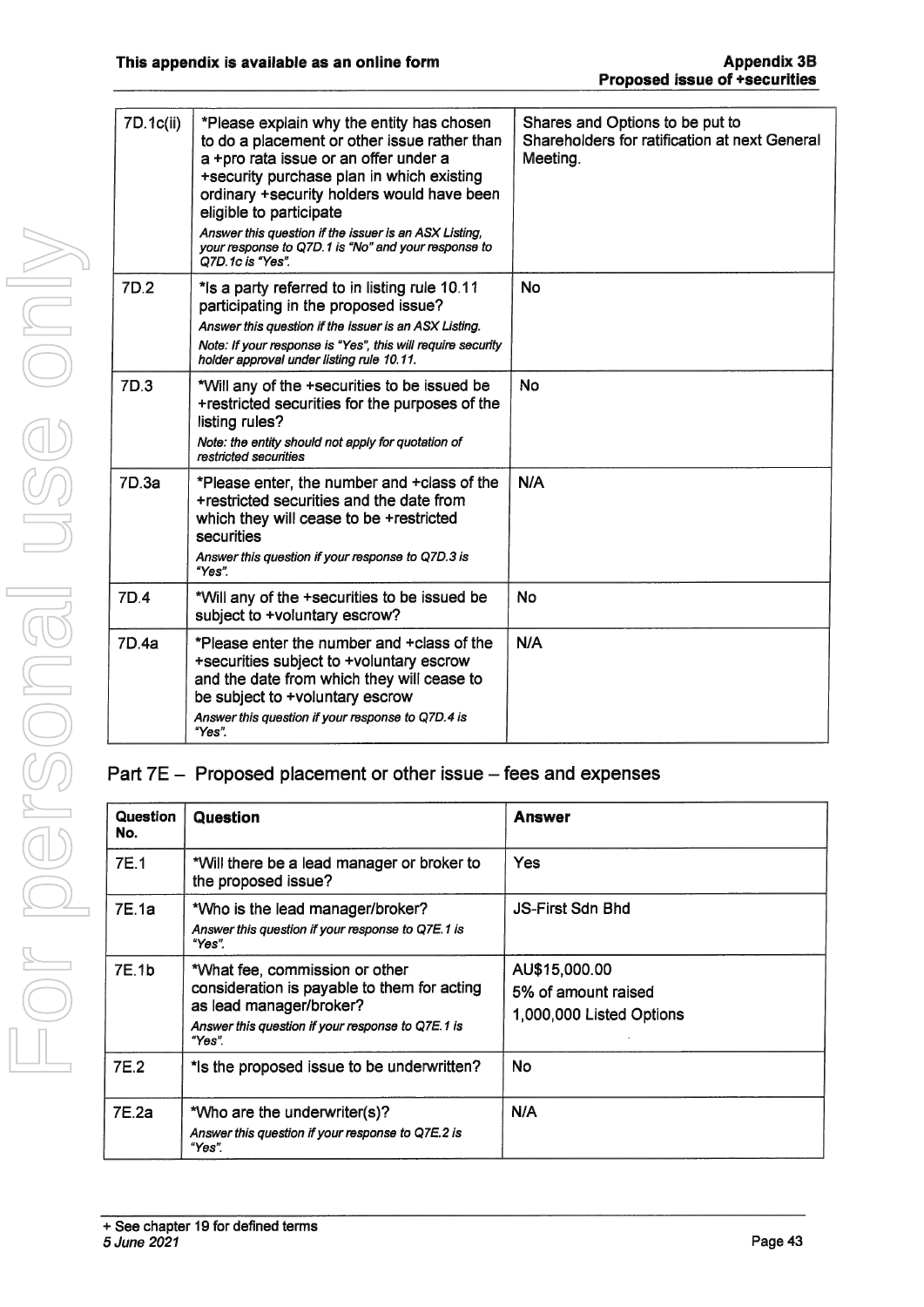| 7E.2b | *What is the extent of the underwriting (i.e.<br>the amount or proportion of the issue that is<br>underwritten)?<br>Answer this question if your response to Q7E.2 is<br>"Yes".                                                                                                                                                                                                      | N/A |
|-------|--------------------------------------------------------------------------------------------------------------------------------------------------------------------------------------------------------------------------------------------------------------------------------------------------------------------------------------------------------------------------------------|-----|
| 7E.2c | *What fees, commissions or other<br>consideration are payable to them for acting<br>as underwriter(s)?<br>Answer this question if your response to Q7E.2 is<br>"Yes"<br>Note: This includes any applicable discount the<br>underwriter receives to the issue price payable by<br>participants in the issue.                                                                          | N/A |
| 7E.2d | *Provide a summary of the significant<br>events that could lead to the underwriting<br>being terminated<br>Answer this question if your response to Q7E.2 is<br>"Yes".<br>Note: You may cross-refer to a covering<br>announcement or to a separate annexure with this<br>information.                                                                                                | N/A |
| 7E.3  | *Is a party referred to in listing rule 10.11<br>underwriting or sub-underwriting the<br>proposed issue?<br>Answer this question if the issuer is an ASX Listing (i.e.<br>not an ASX Debt Listing or ASX Foreign Exempt<br>Listing) and your response to Q7E.2 is "Yes".<br>Note: If your response is "Yes", this will require security<br>holder approval under listing rule 10.11. | No  |
| 7E.3a | *What is the name of that party?<br>Answer this question if the issuer is an ASX Listing and<br>your response to Q7E.3 is "Yes".<br>Note: If there is more than one such party acting as<br>underwriter or sub-underwriter include all of their<br>details in this and the next 2 questions.                                                                                         | N/A |
| 7E.3b | *What is the extent of their underwriting or<br>sub-underwriting (i.e. the amount or<br>proportion of the issue they have<br>underwritten or sub-underwritten)?<br>Answer this question if the issuer is an ASX Listing and<br>your response to Q7E.3 is "Yes".                                                                                                                      | N/A |
| 7E.3c | *What fee, commission or other<br>consideration is payable to them for acting<br>as underwriter or sub-underwriter?<br>Answer this question if the issuer is an ASX Listing and<br>your response to Q7E.3 is "Yes".<br>Note: This includes any applicable discount the<br>underwriter or sub-underwriter receives to the issue<br>price payable by participants in the issue.        | N/A |
| 7E.4  | Details of any other material fees or costs to<br>be incurred by the entity in connection with<br>the proposed issue                                                                                                                                                                                                                                                                 | N/A |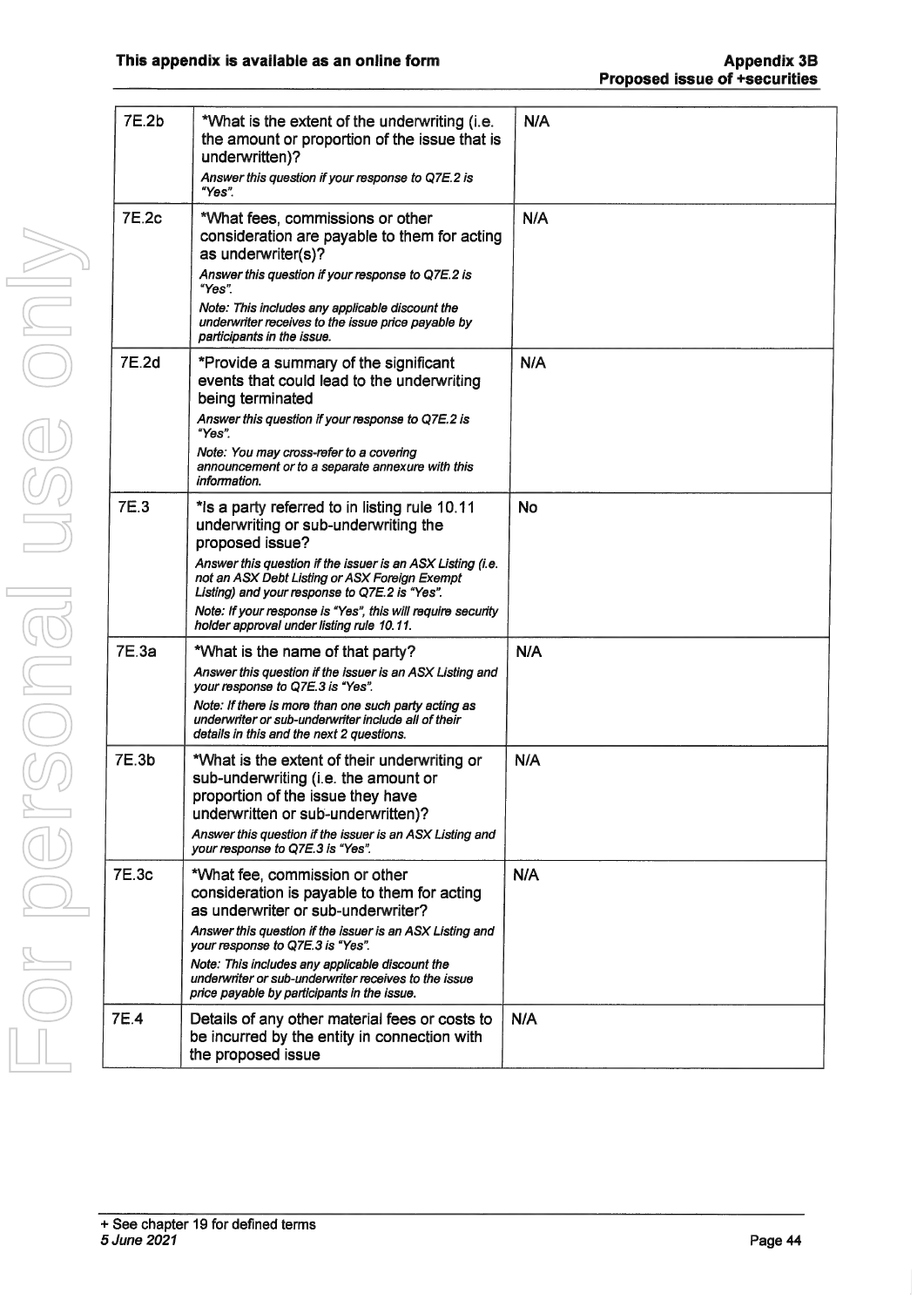| Question<br>No. | Question                                                                                                                                                                        | <b>Answer</b>                                                                                                                                                                                                                                                                                                                                                       |
|-----------------|---------------------------------------------------------------------------------------------------------------------------------------------------------------------------------|---------------------------------------------------------------------------------------------------------------------------------------------------------------------------------------------------------------------------------------------------------------------------------------------------------------------------------------------------------------------|
| <b>7F.1</b>     | *The purpose(s) for which the entity is<br>issuing the securities<br>You may select one or more of the items in the list.                                                       | $\boxtimes$ To raise additional working capital<br>$\Box$ To fund the retirement of debt<br>$\Box$ To pay for the acquisition of an asset<br>[provide details below]<br>$\Box$ To pay for services rendered [provide]<br>details below]<br>$\Box$ Other [provide details below]<br>Additional details: Please also refer to ASX<br>announcement dated 29 March 2022 |
| 7F.2            | *Will the entity be changing its<br>dividend/distribution policy if the proposed<br>issue proceeds?                                                                             | <b>No</b>                                                                                                                                                                                                                                                                                                                                                           |
| 7F2a            | *Please explain how the entity will change<br>its dividend/distribution policy if the<br>proposed issue proceeds<br>Answer this question if your response to Q7F.2 is<br>"Yes". | N/A                                                                                                                                                                                                                                                                                                                                                                 |
| 7F.3            | Any other information the entity wishes to<br>provide about the proposed issue                                                                                                  | No                                                                                                                                                                                                                                                                                                                                                                  |

### Part 7F - Proposed placement or other issue - further information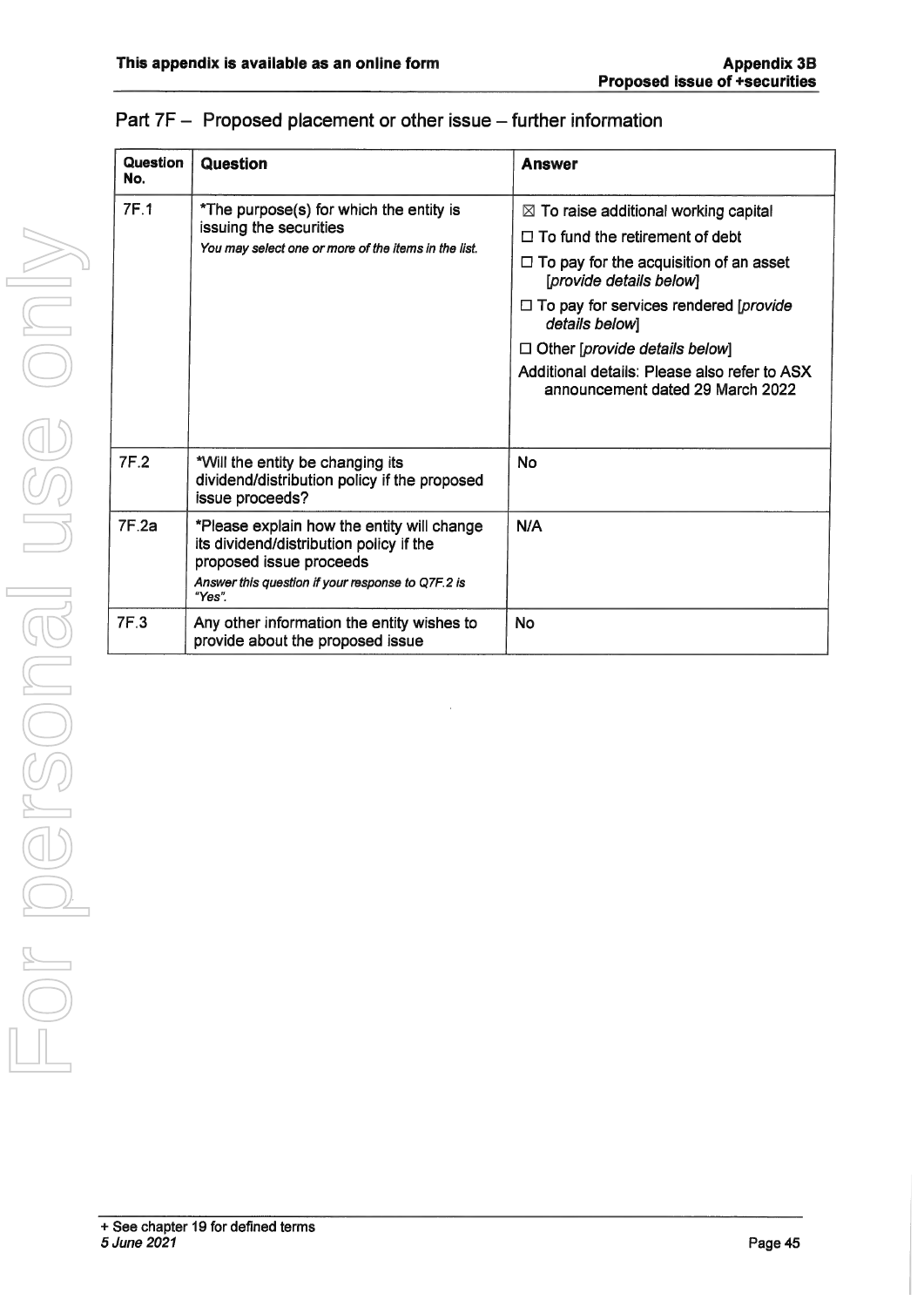## Part 8 – details of +securities proposed to be issued

Answer the relevant questions in this part for the type of +securities the entity proposes to issue. If the entity is proposing to issue more than one class of security, including free attaching securities, please complete a separate version of Part 8 for each class of security proposed to be issued.

| Part 8A – type of +securities proposed to be issued |  |  |
|-----------------------------------------------------|--|--|

| <b>Question</b><br>No.                                                         | Question                                                                                                                                                                                                                                                                                                                                                                                                                                                                                                                                                                                   | <b>Answer</b>                                                                                                                                                                                                                                                                                                                                                                |
|--------------------------------------------------------------------------------|--------------------------------------------------------------------------------------------------------------------------------------------------------------------------------------------------------------------------------------------------------------------------------------------------------------------------------------------------------------------------------------------------------------------------------------------------------------------------------------------------------------------------------------------------------------------------------------------|------------------------------------------------------------------------------------------------------------------------------------------------------------------------------------------------------------------------------------------------------------------------------------------------------------------------------------------------------------------------------|
| 8A.1                                                                           | *The +securities proposed to be issued are:<br>Tick whichever is applicable<br>Note: SPP offers must select "existing quoted class"                                                                                                                                                                                                                                                                                                                                                                                                                                                        | $\boxtimes$ Additional +securities in a class that is<br>already quoted on ASX ("existing<br>quoted class")                                                                                                                                                                                                                                                                  |
|                                                                                |                                                                                                                                                                                                                                                                                                                                                                                                                                                                                                                                                                                            | $\Box$ Additional +securities in a class that is<br>not currently quoted, and not intended<br>to be quoted, on ASX ("existing<br>unquoted class")                                                                                                                                                                                                                            |
|                                                                                |                                                                                                                                                                                                                                                                                                                                                                                                                                                                                                                                                                                            | $\Box$ New +securities in a class that is not yet<br>quoted, but is intended to be quoted, on<br>ASX ("new quoted class")                                                                                                                                                                                                                                                    |
|                                                                                |                                                                                                                                                                                                                                                                                                                                                                                                                                                                                                                                                                                            | $\Box$ New +securities in a class that is not<br>quoted, and not intended to be quoted,<br>on ASX ("new unquoted class")                                                                                                                                                                                                                                                     |
| 8A.2<br>standard pro rata issue (non-renounceable or<br>or "new quoted class". | *Any on-sale of the +securities proposed to<br>be issued within 12 months of their date of<br>issue will comply with the secondary sale<br>provisions in sections 707(3) and 1012C(6)                                                                                                                                                                                                                                                                                                                                                                                                      | The publication of a +disclosure<br>□<br>document or +PDS for the +securities<br>proposed to be issued                                                                                                                                                                                                                                                                       |
|                                                                                | of the Corporations Act by virtue of:<br>Answer this question if your response to Q1.6 is "A                                                                                                                                                                                                                                                                                                                                                                                                                                                                                               | The publication of a cleansing notice<br>⊠<br>under section 708A(5), 708AA(2)(f),<br>1012DA(5) or 1012DAA(2)(f)                                                                                                                                                                                                                                                              |
|                                                                                | renounceable)", "An accelerated offer", "A non-pro rata<br>offer to wholesale investors under an information<br>memorandum" or "A placement or other type of issue"<br>and your response to Q8A.1 is "existing quoted class"                                                                                                                                                                                                                                                                                                                                                               | The publication of a +disclosure<br>□<br>document or +PDS involving the same<br>class of securities as the +securities<br>proposed to be issued that meets the                                                                                                                                                                                                               |
|                                                                                | Note: Under Appendix 2A of the Listing Rules, when<br>the entity applies for quotation of the securities<br>proposed to be issued, it gives a warranty that an offer<br>of the securities for sale within 12 months after their<br>issue will not require disclosure under section 707(3) or<br>1012C(6) of the Corporations Act.<br>If you are in any doubt as to the application of, or the<br>entity's capacity to give, this warranty, please see ASIC<br>Regulatory Guide 173 Disclosure for on-sale of<br>securities and other financial products and consult your<br>legal adviser. | requirements of section 708A(11) or<br>1012DA(11)                                                                                                                                                                                                                                                                                                                            |
|                                                                                |                                                                                                                                                                                                                                                                                                                                                                                                                                                                                                                                                                                            | An applicable ASIC instrument or class<br>$\Box$<br>order                                                                                                                                                                                                                                                                                                                    |
|                                                                                |                                                                                                                                                                                                                                                                                                                                                                                                                                                                                                                                                                                            | $\Box$<br>Not applicable $-$ the entity has<br>arrangements in place with the holder<br>that ensure the securities cannot be on-<br>sold within 12 months in a manner that<br>would breach section 707(3) or<br>1012C(6)                                                                                                                                                     |
|                                                                                |                                                                                                                                                                                                                                                                                                                                                                                                                                                                                                                                                                                            | Note: Absent relief from ASIC, a listed entity can only<br>issue a cleansing notice where trading in the relevant<br>securities has not been suspended for more than<br>5 days during the shorter of: (a) the period during<br>which the class of securities are quoted: and (b) the<br>period of 12 months before the date on which the<br>relevant securities were issued. |

Note: If the +securities referred to in this form are being offered under a +disclosure document or +PDS and the entity selects the first or third option in its response to question 8A. <sup>1</sup> above (existing quoted class or new quoted class), then by lodging this form with ASX, the entity is taken to have applied for quotation of all of the +securities that may be issued under the +disclosure document or +PDS on the terms set out in Appendix 2A of the ASX Listing Rules (on the understanding that once the final number of +securities issued under the +disclosure document or +PDS is known, in accordance with Listing Rule 3.10.3C, the entity will complete and lodge with ASX an Appendix 2A online form notifying ASX of their issue and applying for their quotation).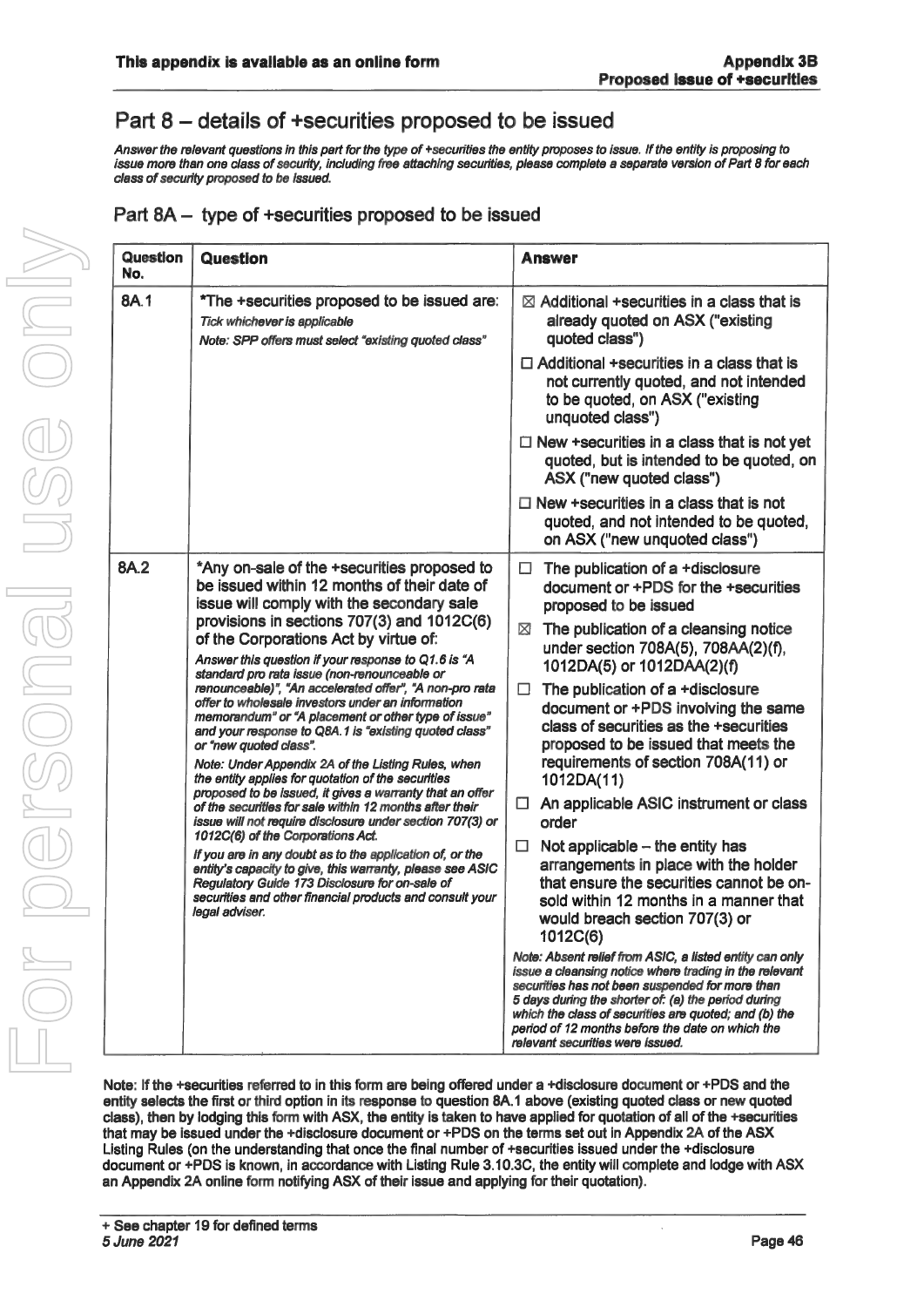#### Part  $8B -$  details of +securities proposed to be issued (existing quoted class or existing unquoted class)

Answer the questions in this Part if your response to Q8A.1 is "existing quoted class" or "existing unquoted class".

| Question<br>No. | Question                                                                                                                                                                                                                                                                                                                                                                                                                                                                                                                                                                                        | <b>Answer</b> |
|-----------------|-------------------------------------------------------------------------------------------------------------------------------------------------------------------------------------------------------------------------------------------------------------------------------------------------------------------------------------------------------------------------------------------------------------------------------------------------------------------------------------------------------------------------------------------------------------------------------------------------|---------------|
| 8B.1            | *ASX security code & description                                                                                                                                                                                                                                                                                                                                                                                                                                                                                                                                                                | <b>AAU</b>    |
| 8B.1a           | ISIN Code for the entitlement or right to<br>participate in a non-renounceable issue; or<br>for the tradeable rights created under a<br>renounceable right issue (if Issuer is foreign<br>company and +securities are non CDIs)                                                                                                                                                                                                                                                                                                                                                                 |               |
| 8B.2a           | *Will the +securities to be quoted rank<br>equally in all respects from their issue date<br>with the existing issued +securities in that<br>class?                                                                                                                                                                                                                                                                                                                                                                                                                                              | Yes           |
| 8B.2b           | *Is the actual date from which the<br>+securities will rank equally (non-ranking<br>end date) known?<br>Answer this question if your response to Q8B.2a is<br>" $No$ ".                                                                                                                                                                                                                                                                                                                                                                                                                         | Yes           |
| 8B.2c           | *Provide the actual non-ranking end date<br>Answer this question if your response to Q8B.2a is<br>"No" and your response to Q8B.2b is "Yes".                                                                                                                                                                                                                                                                                                                                                                                                                                                    | 5/4/2022      |
| 8B.2d           | *Provide the estimated non-ranking end<br>period<br>Answer this question if your response to Q8B.2a is<br>"No" and your response to Q8B.2b is "No".                                                                                                                                                                                                                                                                                                                                                                                                                                             | N/A           |
| 8B.2e           | *Please state the extent to which the<br>+securities do not rank equally:<br>in relation to the next dividend.<br>۰<br>distribution or interest payment; or<br>for any other reason<br>$\bullet$<br>Answer this question if your response to Q8B.2a is<br>"No".<br>For example, the securities may not rank at all, or may<br>rank proportionately based on the percentage of the<br>period in question they have been on issue, for the<br>next dividend, distribution or interest payment or they<br>may not be entitled to participate in some other event,<br>such as an entitlement issue. | N/A           |

### Part  $8C -$  details of +securities proposed to be issued (new quoted class or new unquoted class)

Answer the questions in this Part if your response to Q8A.1 is "new quoted class" or "new unquoted class".

| Question<br>No. | Question                                                                                                     | <b>Answer</b> |
|-----------------|--------------------------------------------------------------------------------------------------------------|---------------|
| 8C.1            | *+Security description<br>The ASX security code for this security will be<br>confirmed by ASX in due course. | N/A           |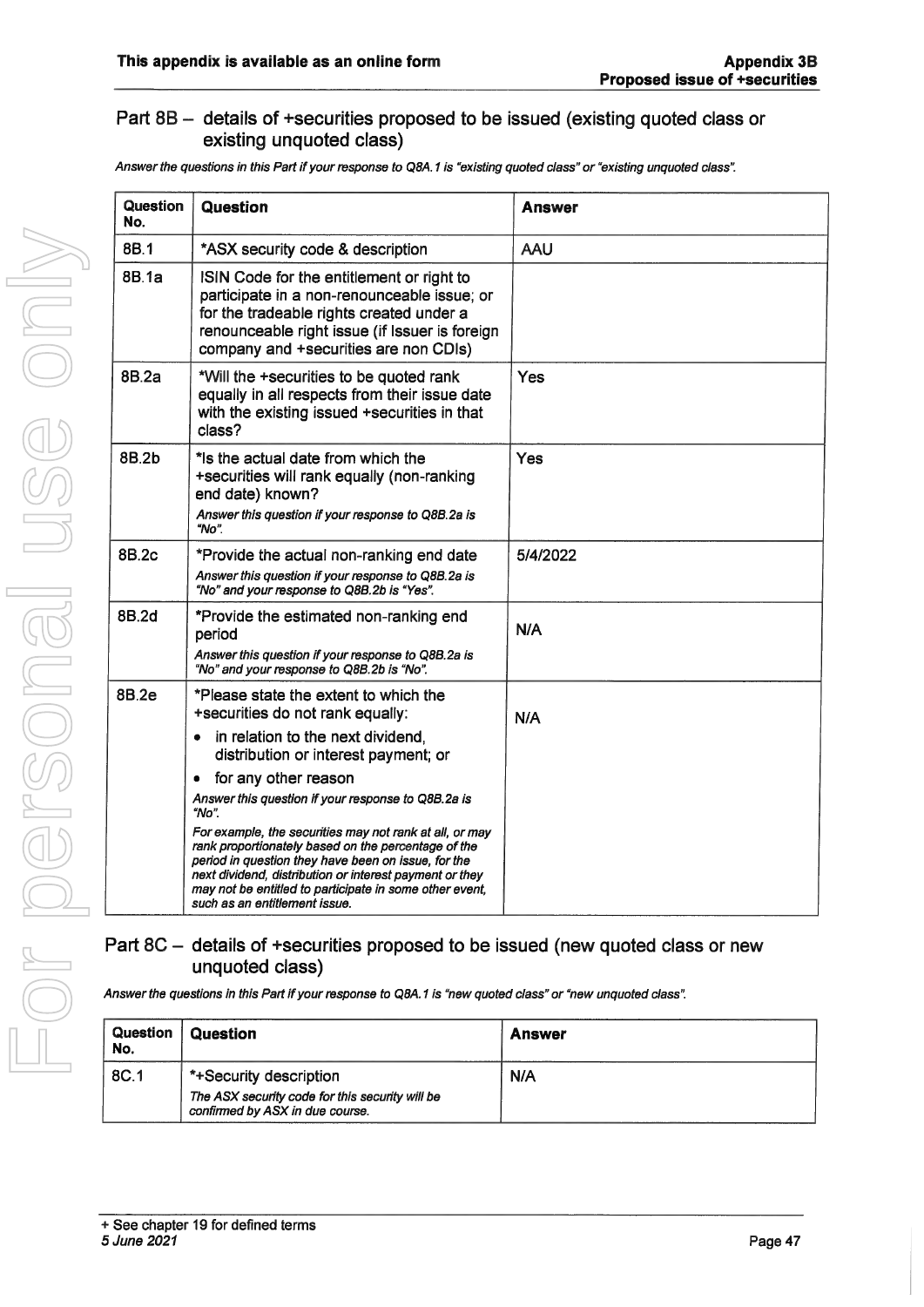| 8C.2  | *Security type<br>Select one item from the list.<br>Please select the most appropriate security type from<br>the list. This will determine more detailed questions to<br>be asked about the security later in this section. Select<br>"ordinary fully or partly paid shares/units" for stapled<br>securities or CDIs. For interest rate securities, please<br>select the appropriate choice from either "Convertible<br>debt securities" or "Non-convertible debt securities"<br>(tradeable securities); or "Wholesale debt securities"<br>(non-tradeable). Select "Other" for performance<br>shares/units and performance options/rights or if the<br>selections available in the list do not appropriately<br>describe the security being issued. | $\Box$ Ordinary fully or partly paid shares/units<br>$\Box$ Options<br>$\Box$ +Convertible debt securities<br>$\Box$ Non-convertible +debt securities<br>$\Box$ Redeemable preference shares/units<br>$\Box$ Wholesale debt securities<br>$\Box$ Other |
|-------|-----------------------------------------------------------------------------------------------------------------------------------------------------------------------------------------------------------------------------------------------------------------------------------------------------------------------------------------------------------------------------------------------------------------------------------------------------------------------------------------------------------------------------------------------------------------------------------------------------------------------------------------------------------------------------------------------------------------------------------------------------|--------------------------------------------------------------------------------------------------------------------------------------------------------------------------------------------------------------------------------------------------------|
| 8C.3  | <b>ISIN code</b><br>Answer this question if you are an entity incorporated<br>outside Australia and you are proposing to issue a new<br>class of securities other than CDIs. See also the note<br>at the top of this form.                                                                                                                                                                                                                                                                                                                                                                                                                                                                                                                          |                                                                                                                                                                                                                                                        |
| 8C.3a | ISIN Code for the entitlement or right to<br>participate in a non-renounceable issue; or<br>for the tradeable rights created under a<br>renounceable right issue (if Issuer is foreign<br>company and +securities are non CDIs)                                                                                                                                                                                                                                                                                                                                                                                                                                                                                                                     |                                                                                                                                                                                                                                                        |
| 8C.4a | *Will all the +securities proposed to be<br>issued in this class rank equally in all<br>respects from the issue date?                                                                                                                                                                                                                                                                                                                                                                                                                                                                                                                                                                                                                               | Yes or No                                                                                                                                                                                                                                              |
| 8C.4b | *Is the actual date from which the<br>+securities will rank equally (non-ranking<br>end date) known?<br>Answer this question if your response to Q8C.4a is<br>"No".                                                                                                                                                                                                                                                                                                                                                                                                                                                                                                                                                                                 | Yes or No                                                                                                                                                                                                                                              |
| 8C.4c | *Provide the actual non-ranking end date<br>Answer this question if your response to Q8C.5a is<br>"No" and your response to Q8C.4b is "Yes".                                                                                                                                                                                                                                                                                                                                                                                                                                                                                                                                                                                                        |                                                                                                                                                                                                                                                        |
| 8C.4d | *Provide the estimated non-ranking end<br>period<br>Answer this question if your response to Q8C.4a is<br>"No" and your response to Q8C.4b is "No".                                                                                                                                                                                                                                                                                                                                                                                                                                                                                                                                                                                                 |                                                                                                                                                                                                                                                        |
| 8C.4e | *Please state the extent to which the<br>+securities do not rank equally:<br>in relation to the next dividend,<br>distribution or interest payment; or<br>for any other reason<br>$\bullet$<br>Answer this question if your response to Q8C.4a is<br>"No".<br>For example, the securities may not rank at all, or may<br>rank proportionately based on the percentage of the                                                                                                                                                                                                                                                                                                                                                                        |                                                                                                                                                                                                                                                        |
|       | period in question they have been on issue, for the<br>next dividend, distribution or interest payment; or they<br>may not be entitled to participate in some other event,<br>such as an entitlement issue.                                                                                                                                                                                                                                                                                                                                                                                                                                                                                                                                         |                                                                                                                                                                                                                                                        |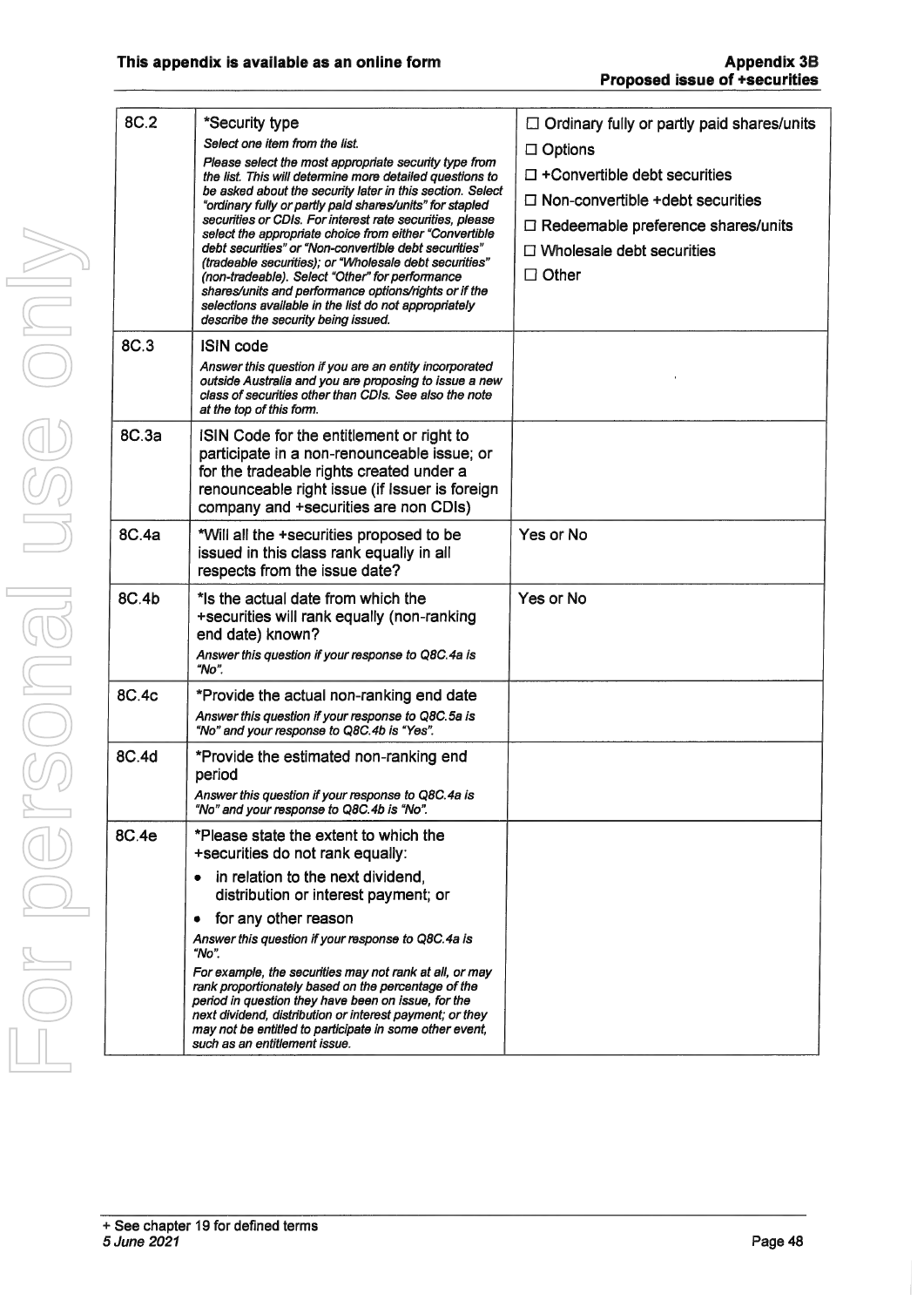| <b>8C.5</b> | Please attach a document or provide a URL<br>link for a document lodged with ASX setting<br>out the material terms of the +securities<br>proposed to be issued or provide the<br>information by separate announcement.<br>You may cross-reference a disclosure document, PDS,<br>information memorandum, investor presentation or<br>other announcement with this information provided it<br>has been released to the ASX Market Announcements<br>Platform. |           |  |
|-------------|-------------------------------------------------------------------------------------------------------------------------------------------------------------------------------------------------------------------------------------------------------------------------------------------------------------------------------------------------------------------------------------------------------------------------------------------------------------|-----------|--|
| 8C.6        | *Have you received confirmation from ASX<br>that the terms of the +securities are<br>appropriate and equitable under listing rule<br>6.17<br>Answer this question only if you are an ASX Listing.<br>(ASX Foreign Exempt Listings and ASX Debt Listings<br>do not have to answer this question).<br>If your response is "No" and the securities have any<br>unusual terms, you should approach ASX as soon as                                               | Yes or No |  |
|             | possible for confirmation under listing rule 6.1 that the<br>terms are appropriate and equitable.                                                                                                                                                                                                                                                                                                                                                           |           |  |
| 8C.7a       | Ordinary fully or partly paid shares/units details<br>Answer the questions in this section if you selected this security type in your response to Question 8C.2.                                                                                                                                                                                                                                                                                            |           |  |
|             | *+Security currency                                                                                                                                                                                                                                                                                                                                                                                                                                         |           |  |
|             | This is the currency in which the face amount of an<br>issue is denominated. It will also typically be the<br>currency in which distributions are declared.                                                                                                                                                                                                                                                                                                 |           |  |
|             | *Will there be CDIs issued over the<br>+securities?                                                                                                                                                                                                                                                                                                                                                                                                         | Yes or No |  |
|             | *CDI ratio<br>Answer this question if you answered "Yes" to the<br>previous question. This is the ratio at which CDIs can<br>be transmuted into the underlying security (e.g. 4:1<br>means 4 CDIs represent 1 underlying security whereas<br>1:4 means 1 CDI represents 4 underlying securities).                                                                                                                                                           | X:Y       |  |
|             | * is it a partly paid class of + security?                                                                                                                                                                                                                                                                                                                                                                                                                  | Yes or No |  |
|             | *Paid up amount: unpaid amount<br>Answer this question if answered "Yes" to the previous<br>auestion.<br>The paid up amount represents the amount of<br>application money and/or calls which have been paid                                                                                                                                                                                                                                                 | X:Y       |  |
|             | on any security considered 'partly paid'<br>The unpaid amount represents the unpaid or yet to be<br>called amount on any security considered 'partly paid'.                                                                                                                                                                                                                                                                                                 |           |  |
|             | The amounts should be provided per the security<br>currency (e.g. if the security currency is AUD, then the<br>paid up and unpaid amount per security in AUD).                                                                                                                                                                                                                                                                                              |           |  |
|             | *Is it a stapled +security?                                                                                                                                                                                                                                                                                                                                                                                                                                 | Yes or No |  |
|             | This is a security class that comprises a number of<br>ordinary shares and/or ordinary units issued by<br>separate entities that are stapled together for the<br>purposes of trading.                                                                                                                                                                                                                                                                       |           |  |
| 8C.7b       | <b>Option details</b>                                                                                                                                                                                                                                                                                                                                                                                                                                       |           |  |
|             | Answer the questions in this section if you selected this security type in your response to Question Q8C.2.                                                                                                                                                                                                                                                                                                                                                 |           |  |
|             | *+Security currency                                                                                                                                                                                                                                                                                                                                                                                                                                         |           |  |
|             | This is the currency in which the exercise price is<br>payable.                                                                                                                                                                                                                                                                                                                                                                                             |           |  |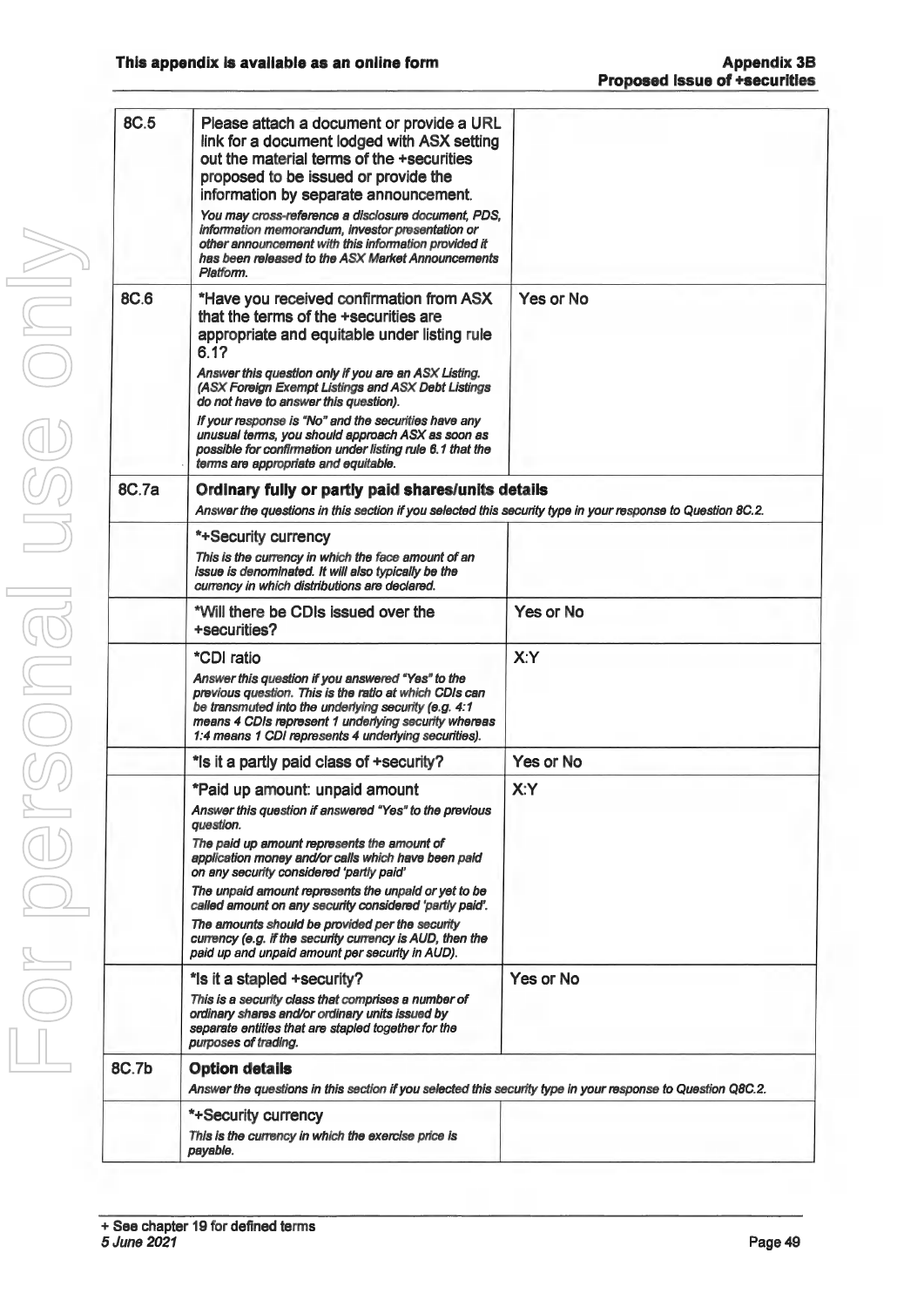|       | *Exercise price                                                                                                                                                                                                                   |                                                                                                             |
|-------|-----------------------------------------------------------------------------------------------------------------------------------------------------------------------------------------------------------------------------------|-------------------------------------------------------------------------------------------------------------|
|       | The price at which each option can be exercised and<br>convert into the underlying security.                                                                                                                                      |                                                                                                             |
|       | The exercise price should be provided per the security<br>currency (i.e. if the security currency is AUD, the<br>exercise price should be expressed in AUD).                                                                      |                                                                                                             |
|       | *Expiry date                                                                                                                                                                                                                      |                                                                                                             |
|       | The date on which the options expire or terminate.                                                                                                                                                                                |                                                                                                             |
|       | *Details of the number and type of +security<br>(including its ASX security code if the<br>+security is quoted on ASX) that will be<br>issued if an option is exercised<br>For example, if the option can be exercised to receive |                                                                                                             |
|       | one fully paid ordinary share with ASX security code<br>ABC, please insert "One fully paid ordinary share<br>(ASX:ABC)".                                                                                                          |                                                                                                             |
| 8C.7c | Details of non-convertible +debt securities, +convertible debt securities, or<br>redeemable preference shares/units                                                                                                               |                                                                                                             |
|       | Answer the questions in this section if you selected one of these security types in your response to Question<br>Q8C.2.                                                                                                           |                                                                                                             |
|       | Debt and Hybrid Securities" for further information on certain terms used in this section                                                                                                                                         | Refer to Guidance Note 34 and the "Guide to the Naming Conventions and Security Descriptions for ASX Quoted |
|       | *Type of +security                                                                                                                                                                                                                | $\Box$ Simple corporate bond                                                                                |
|       | Select one item from the list                                                                                                                                                                                                     | $\Box$ Non-convertible note or bond                                                                         |
|       |                                                                                                                                                                                                                                   | $\Box$ Convertible note or bond                                                                             |
|       |                                                                                                                                                                                                                                   | $\Box$ Preference share/unit                                                                                |
|       |                                                                                                                                                                                                                                   | $\Box$ Capital note                                                                                         |
|       |                                                                                                                                                                                                                                   | $\Box$ Hybrid security                                                                                      |
|       |                                                                                                                                                                                                                                   | $\Box$ Other                                                                                                |
|       | *+Security currency                                                                                                                                                                                                               |                                                                                                             |
|       | This is the currency in which the face value of the<br>security is denominated. It will also typically be the<br>currency in which interest or distributions are paid.                                                            |                                                                                                             |
|       | *Face value                                                                                                                                                                                                                       |                                                                                                             |
|       | This is the principal amount of each security.                                                                                                                                                                                    |                                                                                                             |
|       | The face value should be provided per the security<br>currency (i.e. if security currency is AUD, then the face<br>value per security in AUD).                                                                                    |                                                                                                             |
|       | *Interest or dividend rate type                                                                                                                                                                                                   | $\Box$ Fixed rate                                                                                           |
|       | Select one item from the list                                                                                                                                                                                                     | $\Box$ Floating rate                                                                                        |
|       | Select the appropriate interest rate type per the terms<br>of the security. Definitions for each type are provided in                                                                                                             | $\Box$ Indexed rate                                                                                         |
|       | the Guide to the Naming Conventions and Security<br>Descriptions for ASX Quoted Debt and Hybrid                                                                                                                                   | $\Box$ Variable rate                                                                                        |
|       | <b>Securities</b>                                                                                                                                                                                                                 | $\Box$ Zero coupon/no interest                                                                              |
|       | Note, this and the following questions also refer to<br>dividend rates and payments, as would be relevant to<br>preference securities.                                                                                            | $\Box$ Other                                                                                                |
|       | *Frequency of coupon/interest/dividend                                                                                                                                                                                            | $\Box$ Monthly                                                                                              |
|       | payments per year                                                                                                                                                                                                                 | $\Box$ Quarterly                                                                                            |
|       | Select one item from the list.                                                                                                                                                                                                    | □ Semi-annual                                                                                               |
|       |                                                                                                                                                                                                                                   | $\Box$ Annual                                                                                               |
|       |                                                                                                                                                                                                                                   | $\Box$ No coupon/interest payments                                                                          |
|       |                                                                                                                                                                                                                                   | $\Box$ Other                                                                                                |
|       |                                                                                                                                                                                                                                   |                                                                                                             |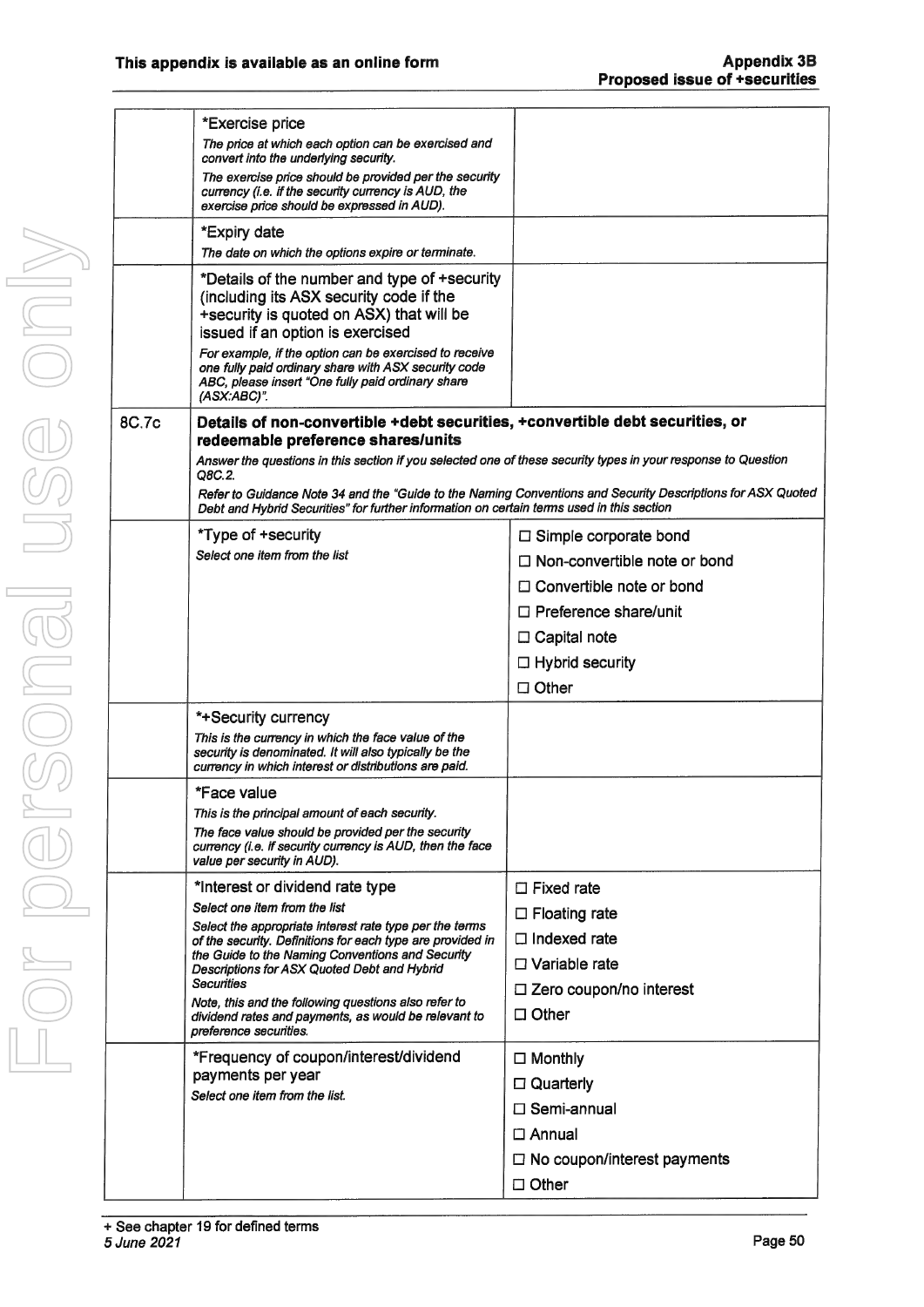| *First interest/dividend payment date<br>A response is not required if you have selected "No<br>coupon/interest payments" in response to the question                                                          |           |
|----------------------------------------------------------------------------------------------------------------------------------------------------------------------------------------------------------------|-----------|
| above on the frequency of coupon/interest payments                                                                                                                                                             |           |
| *Interest/dividend rate per annum<br>Answer this question if the interest rate type is fixed.                                                                                                                  | % p.a.    |
| *Is the interest/dividend rate per annum<br>estimated at this time?<br>Answer this question if the interest rate type is fixed.                                                                                | Yes or No |
| *If the interest/dividend rate per annum is<br>estimated, then what is the date for this<br>information to be announced to the market<br>(if known)<br>Answer this question if the interest rate type is fixed |           |
| and your response to the previous question is "Yes".<br>Answer "Unknown" if the date is not known at this time.                                                                                                |           |
| *Does the interest/dividend rate include a<br>reference rate, base rate or market rate<br>(e.g. BBSW or CPI)?<br>Answer this question if the interest rate type is floating                                    | Yes or No |
| or indexed.                                                                                                                                                                                                    |           |
| *What is the reference rate, base rate or<br>market rate?                                                                                                                                                      |           |
| Answer this question if the interest rate type is floating<br>or indexed and your response to the previous question<br>is "Yes".                                                                               |           |
| *Does the interest/dividend rate include a<br>margin above the reference rate, base rate<br>or market rate?                                                                                                    | Yes or No |
| Answer this question if the interest rate type is floating<br>or indexed.                                                                                                                                      |           |
| *What is the margin above the reference<br>rate, base rate or market rate (expressed as<br>a percent per annum)                                                                                                | % p.a.    |
| or indexed and your response to the previous question<br>is "Yes".                                                                                                                                             |           |
| *Is the margin estimated at this time?<br>Answer this question if the interest rate type is floating<br>or indexed.                                                                                            | Yes or No |
| *If the margin is estimated, then what is the<br>date for this information to be announced to<br>the market (if known)                                                                                         |           |
| Answer this question if the interest rate type is floating<br>or indexed and your response to the previous question<br>is "Yes".                                                                               |           |
| Answer "Unknown" if the date is not known at this time.                                                                                                                                                        |           |
| Answer this question if the interest rate type is floating                                                                                                                                                     |           |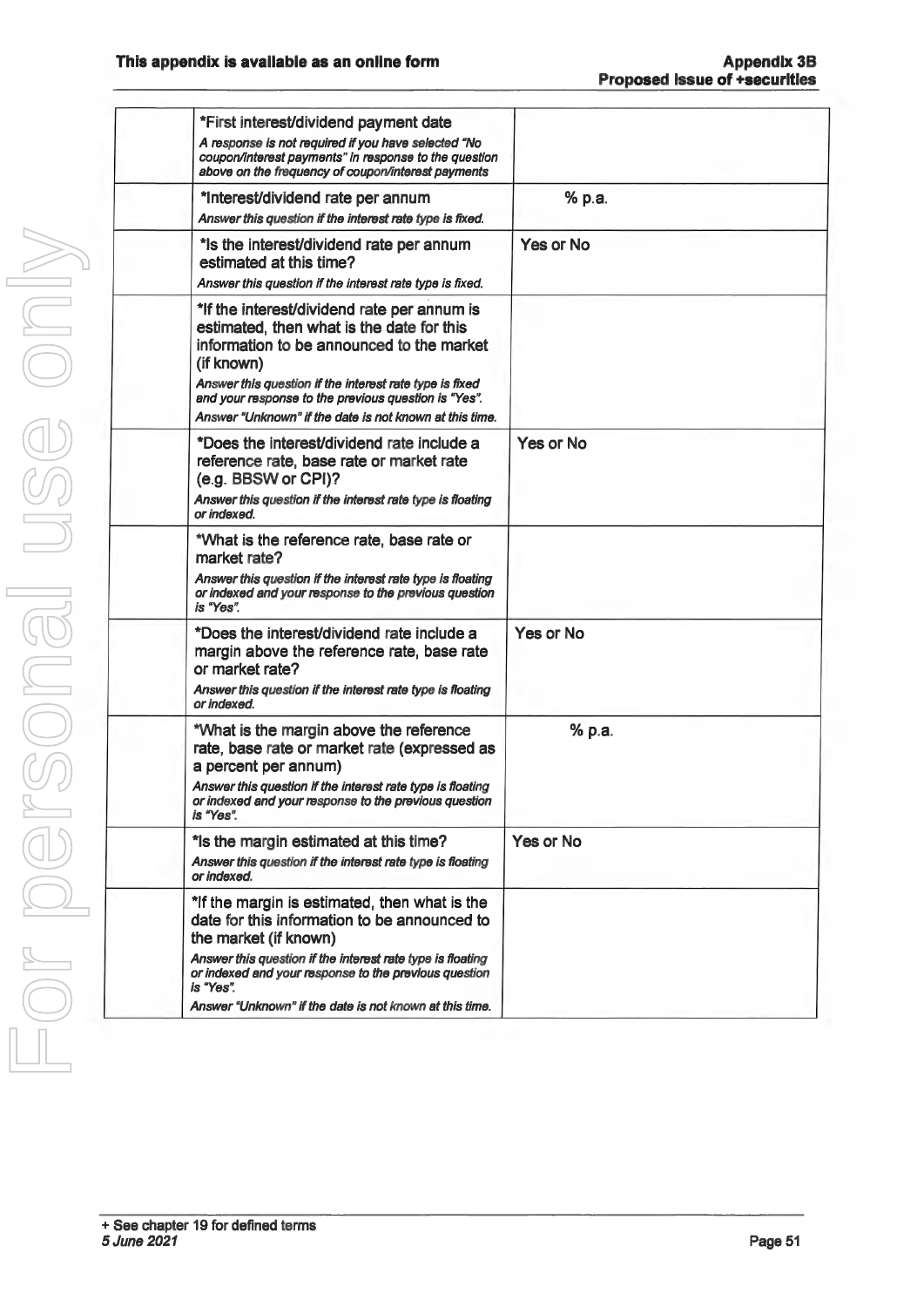For personal use only USG ONI Dr personal

| $\bullet$<br>۰<br>security | *S128F of the Income Tax Assessment Act<br>status applicable to the +security<br>Select one item from the list<br>For financial products which are likely to give rise to a<br>payment to which s128F of the Income Tax<br>Assessment Act applies, ASX requests issuers to<br>confirm the s128F status of the security:<br>"s128F exempt" means interest payments are not<br>taxable to non-residents;<br>"Not s128F exempt" means interest payments are<br>taxable to non-residents:<br>"s128F exemption status unknown" means the<br>issuer is unable to advise the status:<br>"Not applicable" means s128F is not applicable to this | $\square$ s128F exempt<br>$\Box$ Not s128F exempt<br>$\Box$ s128F exemption status unknown<br>$\Box$ Not applicable |
|----------------------------|-----------------------------------------------------------------------------------------------------------------------------------------------------------------------------------------------------------------------------------------------------------------------------------------------------------------------------------------------------------------------------------------------------------------------------------------------------------------------------------------------------------------------------------------------------------------------------------------------------------------------------------------|---------------------------------------------------------------------------------------------------------------------|
| date)?                     | *is the +security perpetual (i.e. no maturity                                                                                                                                                                                                                                                                                                                                                                                                                                                                                                                                                                                           | Yes or No                                                                                                           |
|                            | *Maturity date<br>Answer this question if the security is not perpetual                                                                                                                                                                                                                                                                                                                                                                                                                                                                                                                                                                 |                                                                                                                     |
|                            | *Select other features applicable to the                                                                                                                                                                                                                                                                                                                                                                                                                                                                                                                                                                                                | $\Box$ Simple                                                                                                       |
| +security                  |                                                                                                                                                                                                                                                                                                                                                                                                                                                                                                                                                                                                                                         | $\Box$ Subordinated                                                                                                 |
|                            | Up to 4 features can be selected. Further information is<br>available in the Guide to the Naming Conventions and                                                                                                                                                                                                                                                                                                                                                                                                                                                                                                                        | $\Box$ Secured                                                                                                      |
| Securities.                | Security Descriptions for ASX Quoted Debt and Hybrid                                                                                                                                                                                                                                                                                                                                                                                                                                                                                                                                                                                    | $\Box$ Converting                                                                                                   |
|                            |                                                                                                                                                                                                                                                                                                                                                                                                                                                                                                                                                                                                                                         | $\Box$ Convertible                                                                                                  |
|                            |                                                                                                                                                                                                                                                                                                                                                                                                                                                                                                                                                                                                                                         | $\Box$ Transformable                                                                                                |
|                            |                                                                                                                                                                                                                                                                                                                                                                                                                                                                                                                                                                                                                                         | □ Exchangeable                                                                                                      |
|                            |                                                                                                                                                                                                                                                                                                                                                                                                                                                                                                                                                                                                                                         | $\Box$ Cumulative                                                                                                   |
|                            |                                                                                                                                                                                                                                                                                                                                                                                                                                                                                                                                                                                                                                         | $\Box$ Non-Cumulative                                                                                               |
|                            |                                                                                                                                                                                                                                                                                                                                                                                                                                                                                                                                                                                                                                         | $\square$ Redeemable                                                                                                |
|                            |                                                                                                                                                                                                                                                                                                                                                                                                                                                                                                                                                                                                                                         | $\Box$ Extendable                                                                                                   |
|                            |                                                                                                                                                                                                                                                                                                                                                                                                                                                                                                                                                                                                                                         | $\Box$ Reset                                                                                                        |
|                            |                                                                                                                                                                                                                                                                                                                                                                                                                                                                                                                                                                                                                                         | □ Step-Down                                                                                                         |
|                            |                                                                                                                                                                                                                                                                                                                                                                                                                                                                                                                                                                                                                                         | □ Step-Up                                                                                                           |
|                            |                                                                                                                                                                                                                                                                                                                                                                                                                                                                                                                                                                                                                                         | $\Box$ Stapled                                                                                                      |
|                            |                                                                                                                                                                                                                                                                                                                                                                                                                                                                                                                                                                                                                                         | $\Box$ None of the above                                                                                            |
|                            | *Is there a first trigger date on which a right<br>of conversion, redemption, call or put can<br>be exercised (whichever is first)?                                                                                                                                                                                                                                                                                                                                                                                                                                                                                                     | Yes or No                                                                                                           |
|                            | *If yes, what is the first trigger date                                                                                                                                                                                                                                                                                                                                                                                                                                                                                                                                                                                                 |                                                                                                                     |
| question is "Yes".         | Answer this question if your response to the previous                                                                                                                                                                                                                                                                                                                                                                                                                                                                                                                                                                                   |                                                                                                                     |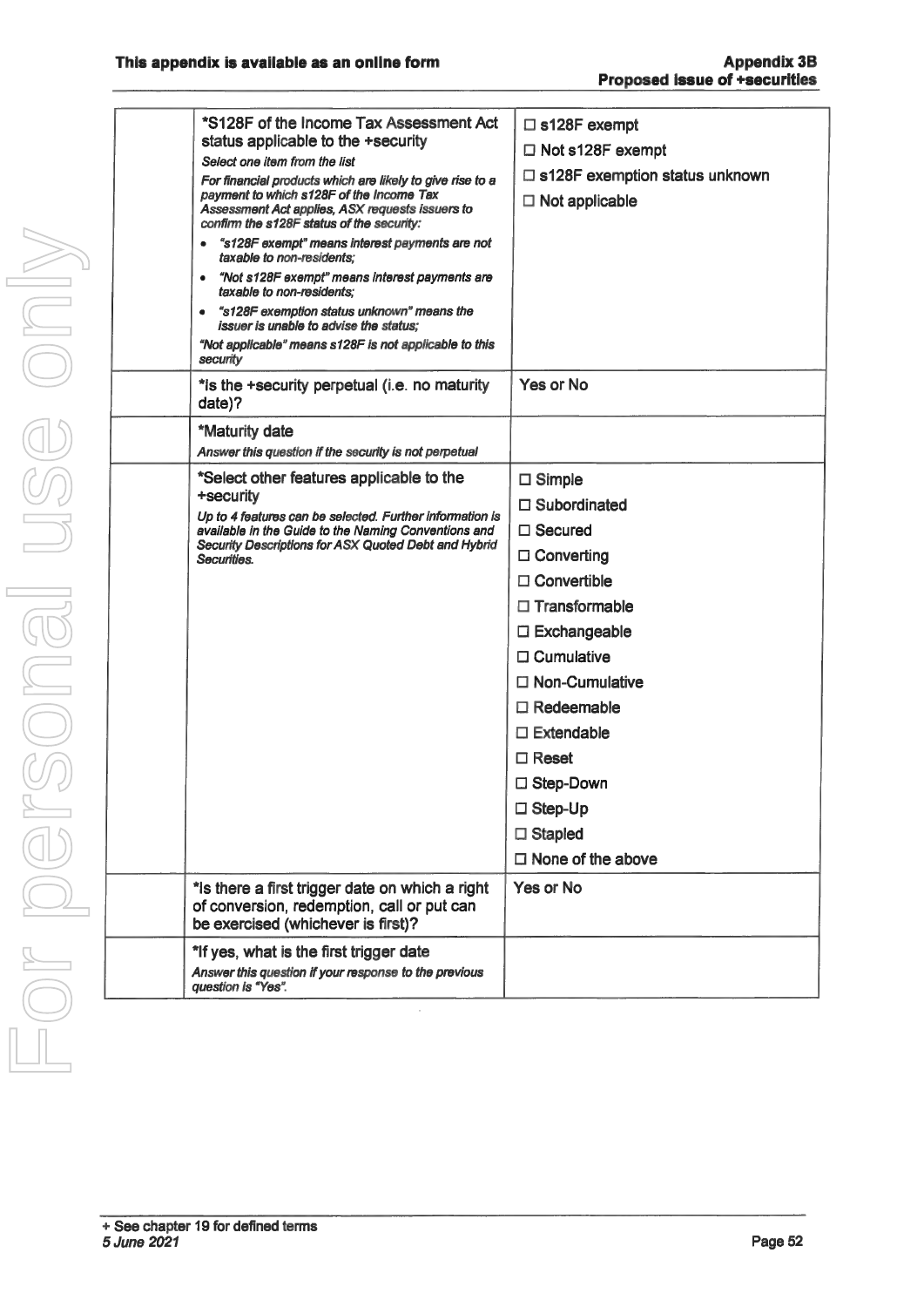|              | *Details of the number and type of +security<br>(including its ASX security code if the<br>+security is quoted on ASX) that will be<br>issued if the +securities are converted,<br>transformed or exchanged (including, if                                                                                                                                                                                                                                                                                  |                                                                                                             |
|--------------|-------------------------------------------------------------------------------------------------------------------------------------------------------------------------------------------------------------------------------------------------------------------------------------------------------------------------------------------------------------------------------------------------------------------------------------------------------------------------------------------------------------|-------------------------------------------------------------------------------------------------------------|
|              | applicable, any interest)<br>Answer this question if the security features include<br>"converting", "convertible", "transformable" or<br>"exchangeable".                                                                                                                                                                                                                                                                                                                                                    |                                                                                                             |
|              | For example, if the security can be converted into<br>1,000 fully paid ordinary shares with ASX security code<br>ABC, please insert "1,000 fully paid ordinary shares<br>(ASX:ABC)".                                                                                                                                                                                                                                                                                                                        |                                                                                                             |
| <b>8C.7d</b> | Details of wholesale debt securities                                                                                                                                                                                                                                                                                                                                                                                                                                                                        |                                                                                                             |
|              | Answer the questions in this section if you selected this security type in your response to Question Q8C.2.                                                                                                                                                                                                                                                                                                                                                                                                 |                                                                                                             |
|              | Debt and Hybrid Securities" for further information on certain terms used in this section                                                                                                                                                                                                                                                                                                                                                                                                                   | Refer to Guidance Note 34 and the "Guide to the Naming Conventions and Security Descriptions for ASX Quoted |
|              | <b>CFI</b>                                                                                                                                                                                                                                                                                                                                                                                                                                                                                                  |                                                                                                             |
|              | <b>FISN</b>                                                                                                                                                                                                                                                                                                                                                                                                                                                                                                 |                                                                                                             |
|              | *+Security currency                                                                                                                                                                                                                                                                                                                                                                                                                                                                                         |                                                                                                             |
|              | This is the currency in which the face value of the<br>security is denominated. It will also typically be the<br>currency in which interest or distributions are paid.                                                                                                                                                                                                                                                                                                                                      |                                                                                                             |
|              | Total principal amount of class                                                                                                                                                                                                                                                                                                                                                                                                                                                                             |                                                                                                             |
|              | Face value                                                                                                                                                                                                                                                                                                                                                                                                                                                                                                  |                                                                                                             |
|              | This is the offer / issue price or value at which the<br>security was offered on issue.                                                                                                                                                                                                                                                                                                                                                                                                                     |                                                                                                             |
|              | Number of +securities<br>This should be the total principal amount of class<br>divided by the face value                                                                                                                                                                                                                                                                                                                                                                                                    |                                                                                                             |
|              | *Interest rate type                                                                                                                                                                                                                                                                                                                                                                                                                                                                                         | $\Box$ Fixed rate                                                                                           |
|              | Select the appropriate interest rate type per the terms<br>of the security.                                                                                                                                                                                                                                                                                                                                                                                                                                 | $\Box$ Floating rate                                                                                        |
|              |                                                                                                                                                                                                                                                                                                                                                                                                                                                                                                             | $\Box$ Fixed to floating                                                                                    |
|              |                                                                                                                                                                                                                                                                                                                                                                                                                                                                                                             | $\Box$ Floating to fixed                                                                                    |
|              | *Frequency of coupon/interest payments                                                                                                                                                                                                                                                                                                                                                                                                                                                                      | $\Box$ Monthly                                                                                              |
|              | per year                                                                                                                                                                                                                                                                                                                                                                                                                                                                                                    | $\Box$ Quarterly                                                                                            |
|              | Select one item from the list. The number of interest<br>payments to be made per year for a wholesale debt<br>security.                                                                                                                                                                                                                                                                                                                                                                                     | $\Box$ Semi-annual                                                                                          |
|              |                                                                                                                                                                                                                                                                                                                                                                                                                                                                                                             | $\Box$ Annual                                                                                               |
|              |                                                                                                                                                                                                                                                                                                                                                                                                                                                                                                             | $\Box$ No payments                                                                                          |
|              | *First interest payment date                                                                                                                                                                                                                                                                                                                                                                                                                                                                                |                                                                                                             |
|              | A response is not required if you have selected "No<br>payments" in response to the question above on the<br>frequency of coupon/interest payments.                                                                                                                                                                                                                                                                                                                                                         |                                                                                                             |
|              | *Interest rate per annum                                                                                                                                                                                                                                                                                                                                                                                                                                                                                    | %                                                                                                           |
|              | A response is not required if you have selected "No<br>payments" in response to the question above on the<br>frequency of coupon/interest payments. The rate<br>represents the total rate for the first payment period<br>which may include a reference or base rate plus a<br>margin rate and other adjustment factors where<br>applicable, stated on a per annum basis. If the rate is<br>only an estimate at this time please enter an indicative<br>rate and provide the actual rate once it has become |                                                                                                             |
|              | available.                                                                                                                                                                                                                                                                                                                                                                                                                                                                                                  |                                                                                                             |